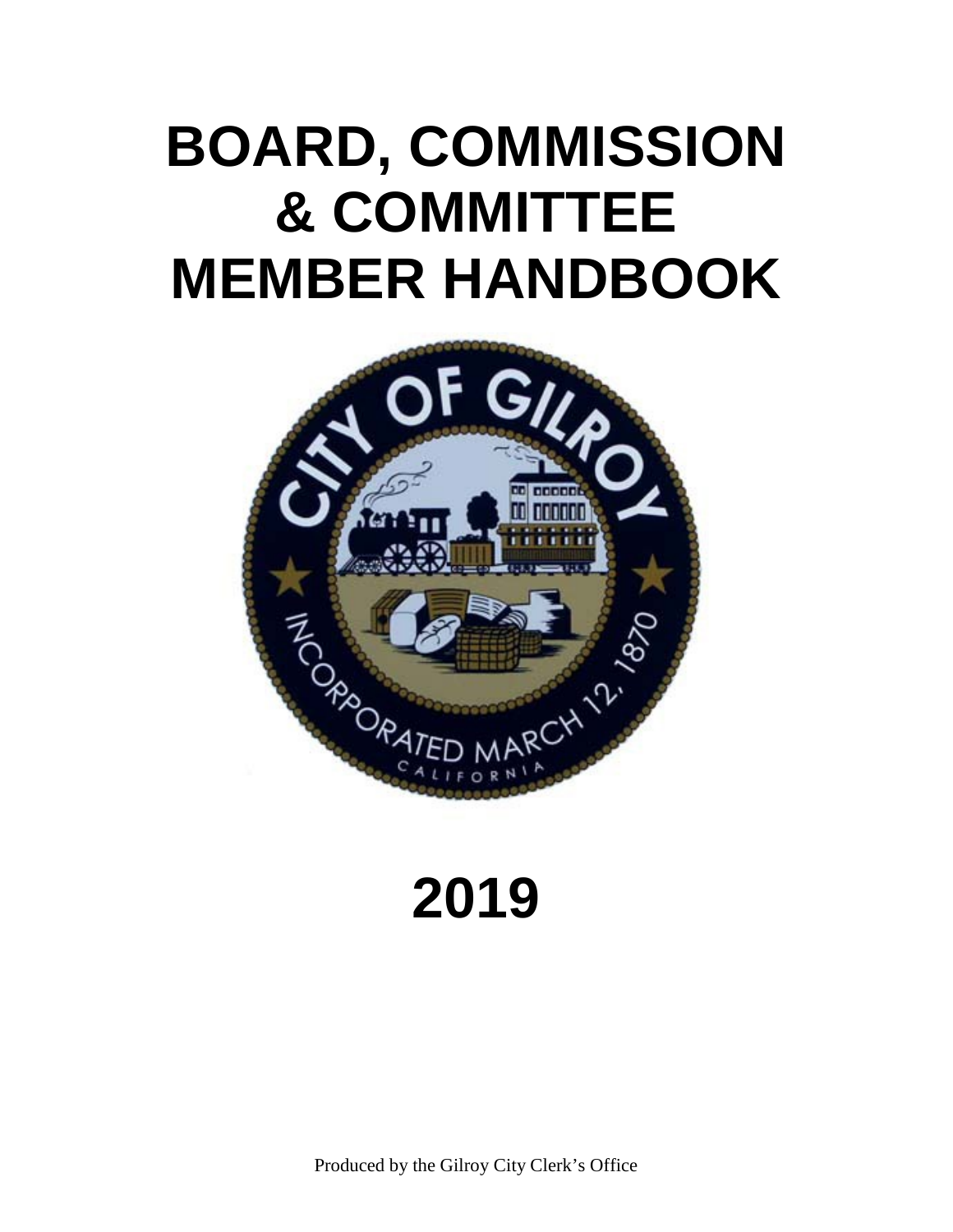#### WELCOME AND ORIENTATION

Welcome and thank you for your willingness to serve as a member of a City of Gilroy Board, Commission or Committee. Advisory bodies play an important role in city governance by assisting the City Council in addressing specific issues in detail, lending professional expertise, and facilitating community decision-making.

The City of Gilroy has a number of advisory bodies, each with distinct responsibilities. As a new advisory body member you will need to familiarize yourself with the documents governing your particular body including the City Charter and ordinances, bylaws, relevant element(s) of the General Plan, and current work plan goals, all available from your staff liaison. Reviewing these documents will help you get a sense of your responsibilities.

This Handbook is designed to serve as a reference of the basic procedures that apply to all City advisory bodies. Your staff liaison will facilitate a general orientation to familiarize you with your advisory body and go over current issues that have been under consideration.

Learning your role and developing an effective voice takes time and familiarity. We hope this Handbook will assist you towards a satisfying and productive experience. Your participation is deeply appreciated by the City Council, by city staff, and by your community.

The vitality and strength of our community comes from the willingness of people like you who serve Gilroy.

Respectfully,

Gilroy City Council and City Staff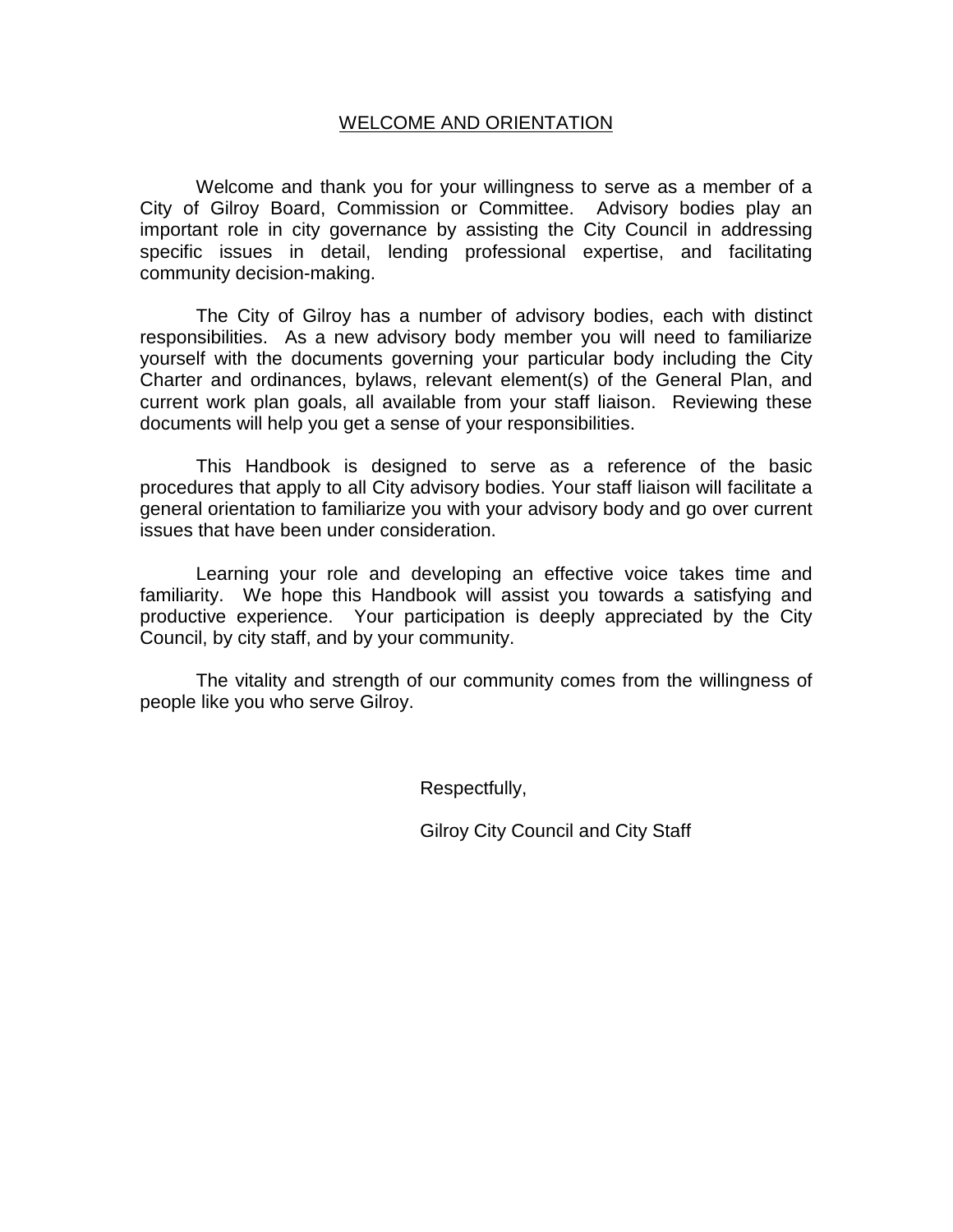### Table of Contents

| <b>WELCOME AND ORIENTATION</b>                                                                                                                                 |                                           |
|----------------------------------------------------------------------------------------------------------------------------------------------------------------|-------------------------------------------|
| STRUCTURE OF CITY GOVERNMENT<br>Form of Government<br><b>City Council</b><br>Boards, Commissions and Committees<br><b>City Officers, Departments and Staff</b> | 1<br>$\overline{c}$<br>$\frac{2}{2}$<br>3 |
| BOARD, COMMISSION & COMMITTEE MEMBERSHIP                                                                                                                       | 4                                         |
| Appointments                                                                                                                                                   | 5                                         |
| <b>Resignations and Removals</b>                                                                                                                               | 5                                         |
| Attendance                                                                                                                                                     | 5                                         |
| Vacancies                                                                                                                                                      | 5                                         |
| <b>Annual Recognition</b>                                                                                                                                      | 5                                         |
| Terms                                                                                                                                                          | 6                                         |
| BOARD, COMMISSION & COMMITTEE OFFICERS AND STAFF                                                                                                               | 7                                         |
| <b>Officers</b>                                                                                                                                                | 8                                         |
| <b>Staff</b>                                                                                                                                                   | 8                                         |
| Records                                                                                                                                                        | 8                                         |
| <b>Expenses</b>                                                                                                                                                | 8                                         |
| PREPARATION FOR MEETINGS                                                                                                                                       | 9                                         |
| Preparation                                                                                                                                                    | 10                                        |
| Action                                                                                                                                                         | 10                                        |
| <b>Agenda Questions</b>                                                                                                                                        | 10                                        |
| <b>Limits of Authority</b>                                                                                                                                     | 10                                        |
| Objectivity                                                                                                                                                    | 10                                        |
| Openness                                                                                                                                                       | 10                                        |
| Clarifications                                                                                                                                                 | 11                                        |
| <b>Conflicts of Interests</b>                                                                                                                                  | 11                                        |
| <b>Remote Participation</b>                                                                                                                                    | 11                                        |
| <b>MEETINGS</b>                                                                                                                                                | 12 <sub>2</sub>                           |
| <b>Regular Meetings</b>                                                                                                                                        | 13                                        |
| <b>Adjourned Meetings</b>                                                                                                                                      | 13                                        |
| <b>Special Meetings</b>                                                                                                                                        | 13                                        |
| Subcommittees                                                                                                                                                  | 13                                        |
| Quorum                                                                                                                                                         | 13                                        |
| Agendas                                                                                                                                                        | 14                                        |
| <b>Minutes</b>                                                                                                                                                 | 14                                        |
| Procedure                                                                                                                                                      | 15 <sub>2</sub>                           |
| <b>Work Plan</b>                                                                                                                                               | 15                                        |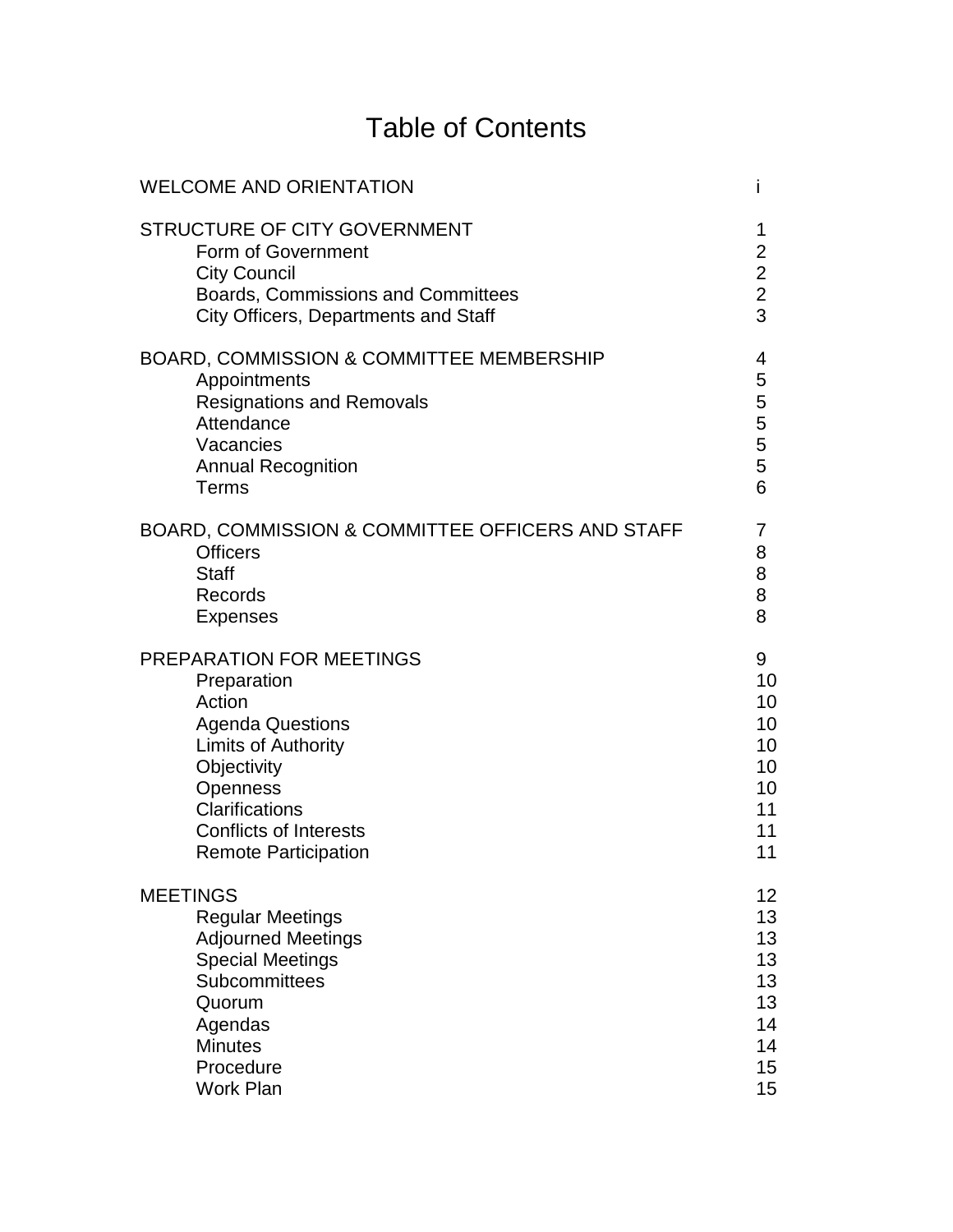### Table of Contents (Continued)

| <b>MEETING MANAGEMENT</b><br>Proceedings<br>Decorum at Meetings<br><b>Effective Conflict Management</b><br><b>Basis for Your Decision</b> | 16<br>17<br>19<br>19<br>20 |
|-------------------------------------------------------------------------------------------------------------------------------------------|----------------------------|
| <b>Motions</b>                                                                                                                            | 20                         |
| Role and Responsibilities of the Chair                                                                                                    | 21                         |
| ROLES, RESPONSIBILITIES AND RELATIONSHIPS                                                                                                 | 23                         |
| <b>Council-Advisory Body Relationship</b>                                                                                                 | 24                         |
| Code of Ethics and Values                                                                                                                 | 24                         |
| <b>Staff-Advisory Body Relationship</b>                                                                                                   | 25                         |
| <b>Staff Responsibilities</b>                                                                                                             | 25                         |
| <b>Relations with other Advisory Bodies</b>                                                                                               | 26<br>26                   |
| <b>City Clerk</b><br><b>City Attorney</b>                                                                                                 | 26                         |
| <b>IMPOSED RESTRAINTS</b>                                                                                                                 | 27                         |
| <b>Conflict of Interest</b>                                                                                                               | 28                         |
| <b>Public Records Laws</b>                                                                                                                | 28                         |
| The Brown Act & Gilroy Open Government Ordinance                                                                                          | 28                         |
| Discrimination and Equal Protection                                                                                                       | 29                         |
| Due Process                                                                                                                               | 29                         |
| <b>Reasonableness</b>                                                                                                                     | 29                         |
| Use of Public Property                                                                                                                    | 29                         |
| Conflict of Interest Code: Disclosure Requirements                                                                                        | 29                         |
| USE OF CITY EMAIL                                                                                                                         | 29                         |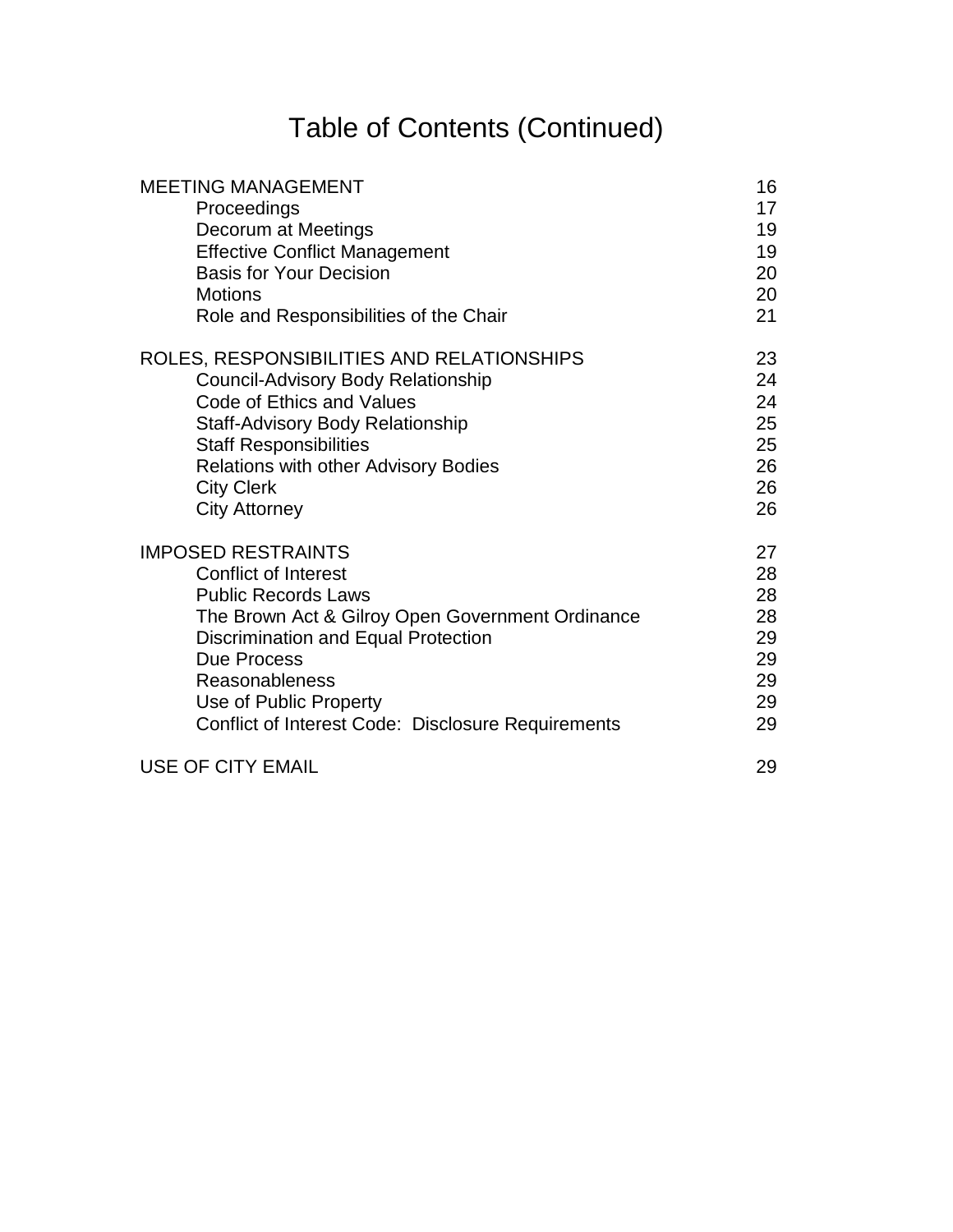### THE STRUCTURE OF CITY GOVERNMENT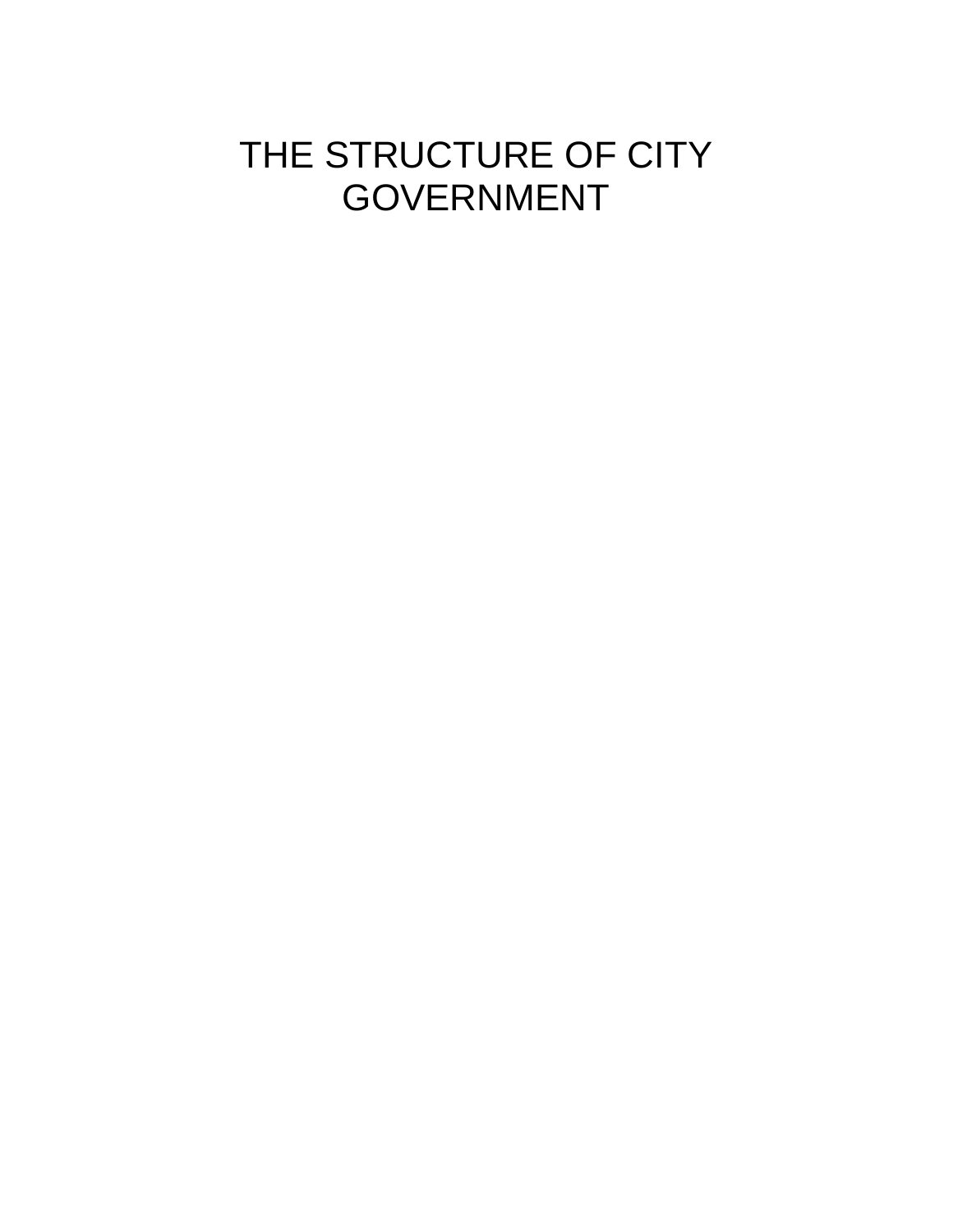#### THE STRUCTURE OF CITY GOVERNMENT

#### A. FORM OF GOVERNMENT

Generally, there are two sources of authority by which California cities govern themselves. General Law cities adhere to the provisions and requirements established as general law by the state of California. Charter cities use the election process to adopt a charter or constitution, which sets forth the basis and authority for all future actions not in contradiction with pre-emptive state law. Gilroy is a Charter City as are approximately 20% of California cities.

#### B. CITY COUNCIL

The City Council is a 7 member body consisting of 6 Council Members elected at large in even numbered years to staggered four-year terms, and one directly elected Mayor serving a four-year term.

The City Council is the governing body of the City, vested with the regulatory and corporate power of the municipal corporation. The Council serves as the City's board of directors and legislative body. It sets goals and priorities and establishes policies. The Mayor is the presiding officer of the Council, and the official spokesperson and representative of the City.

It is not possible for each Council Member to know all pertinent facts of every given situation. For counsel and advice on the practical application of established policy, reliance is placed on the service of interested citizens appointed to the various advisory bodies. For technical and administrative assistance, both the Council and the advisory bodies refer to the City Administrator and the City Administrator's staff.

#### C. BOARDS, COMMISSIONS AND COMMITTEES

There are two types of advisory bodies. One is permanent with duties, responsibilities, and scope of authority is set forth in an enabling ordinance or the Charter. The other is ad hoc and typically created by action of the Council to serve a particular function during a specified time.

In both instances, the primary purpose of these entities is to gather information, weigh public input, and examine issues in depth to render a recommendation to the Council and the City Administrator. Certain advisory bodies also have decision-making authority in certain circumstances.

A brief description of the various advisory bodies and their primary functions is available from the City Clerk's office.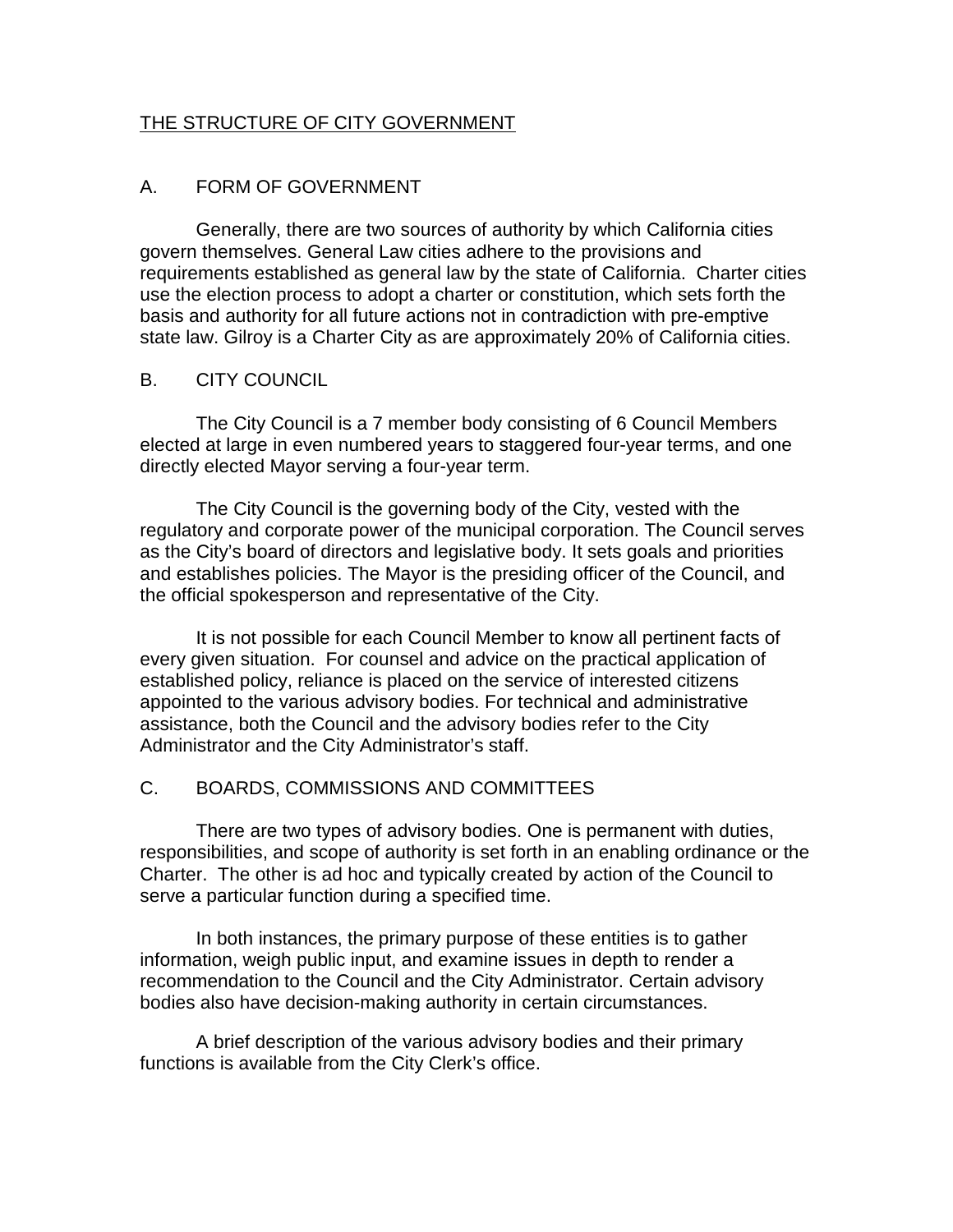#### D. CITY OFFICERS, DEPARTMENTS, AND STAFF

The City Council appoints the City Administrator, City Clerk and City Attorney.

#### 1. City Administrator

The City Administrator has complete responsibility and authority for the administration of the City's government. This individual is appointed by, and serves at the pleasure of the Council, and is the appointing authority for the City, selecting the department heads and other employees.

#### 2. City Clerk

The position of the City Clerk is established by state law, and has responsibility for conducting all municipal elections, acting as legislative support to the City Council, and maintaining all official city records. This individual is appointed by, and serves at the pleasure of the City Council

#### 3. City Attorney

The City Attorney is also appointed by, and serves at the pleasure of the City Council, and is retained to advise the Council and staff on questions of law, to represent the City in legal actions and other actions to which the City is a party, or as otherwise may be requested by the City Council.

#### 4. Departments

The administration of Gilroy's government is provided by the City Administrator and the following departments: Administration, Community Development, Finance, Fire, Human Resources, Police, Public Works and Recreation. The heads of departments are appointed by the City Administrator with the consent of the Council, and serve at his/her pleasure. By virtue of their technical training and experience, they are assigned by the City Administrator to provide staff assistance as needed to the advisory body. However, the advisory bodies have no authority to supervise or direct the work of city staff. This is done only through the City Administrator.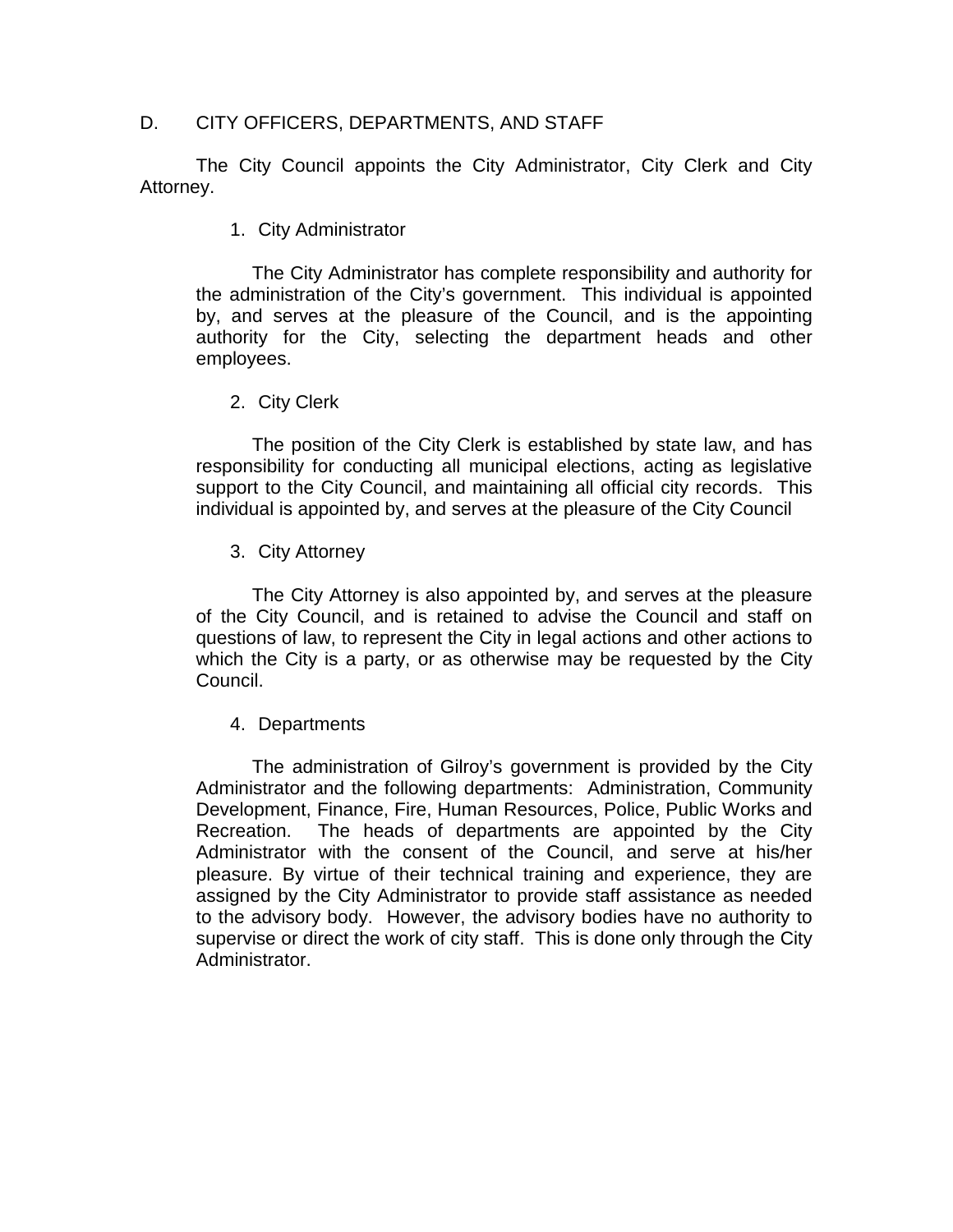### BOARD, COMMITTEE & COMMISSION MEMBERSHIP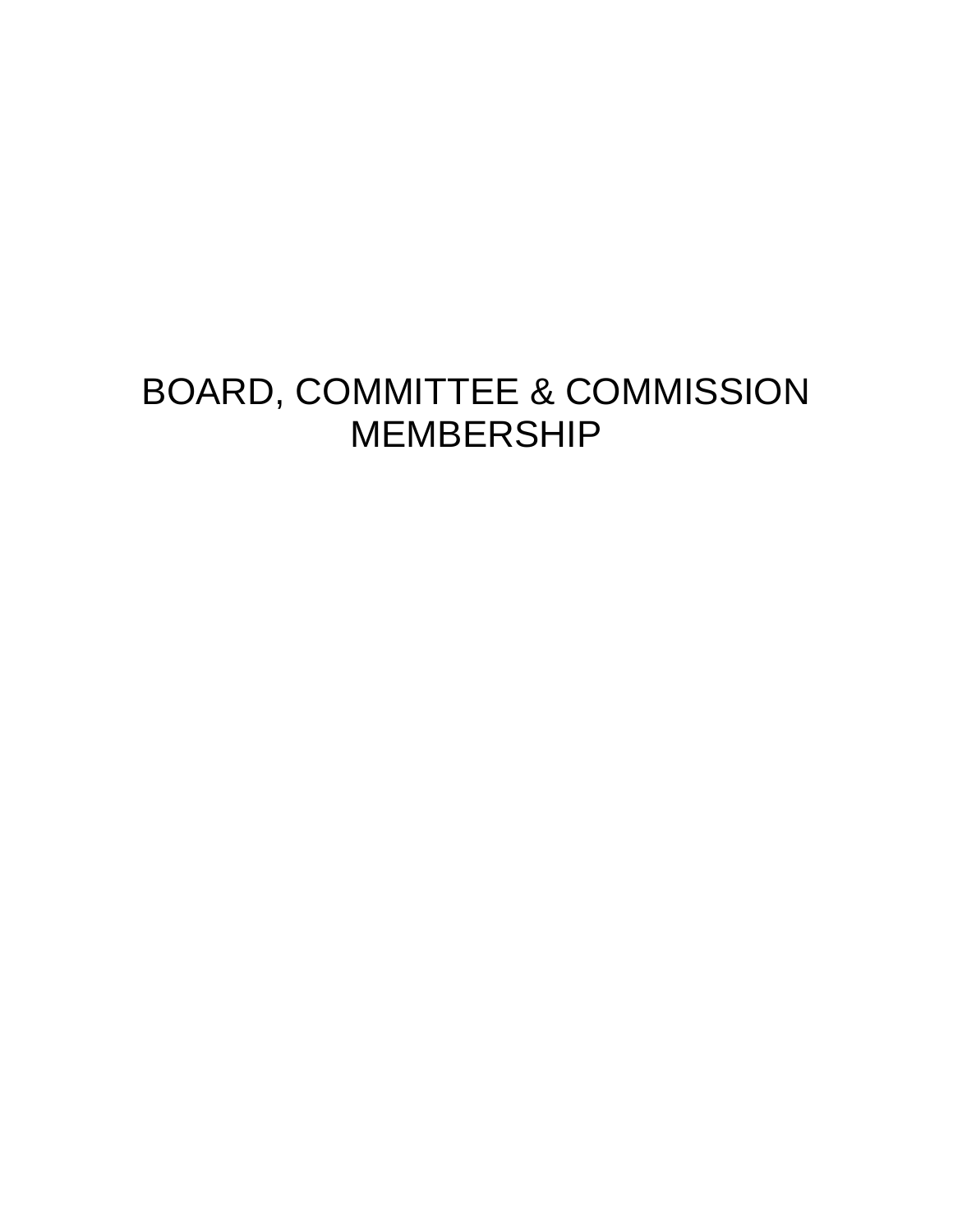#### BOARD, COMMITTEE & COMMISSION MEMBERSHIP

#### A. APPOINTMENTS

In order to be eligible for appointment to an advisory body (with the exception of the Youth Commission), a person must be a qualified registered voter of the City, and may not hold any paid office or employment in the City government.

After application, interview and selection, board, committee and commission appointments are made by majority vote of the Council for specified terms, which are mostly four years in length. Each advisory body member must be administered the oath of office by the City Clerk prior to being seated. In some instances, disclosure of economic interests may be required by the city's Conflict of Interest Code under the regulations of the California Fair Political Practices Commission.

#### B. RESIGNATIONS AND REMOVALS

If a member is unable to continue serving because of health, business requirements or personal reasons, a letter or email of resignation should be submitted to the staff liaison.

The position of any member is automatically vacated when the member ceases to meet the qualifications for office, when Council accepts the member's resignation, or when the Council so declares.

#### C. ATTENDANCE

The City has attendance standards for all members of the City's advisory body's. A member shall be automatically removed from an advisory body under the following conditions:

- 1. A member has more than two excused absences and one emergency absence from regular meetings in a calendar year. (Resolution 2018-41)
- 2. A member absents themself from three consecutive regular meetings without the approval of the body as expressed in its minutes.

#### D. VACANCIES

Vacancies are filled by appointment by the Council. Appointments made in the middle of a term are for the unexpired portion of that term.

E. ANNUAL RECOGNITION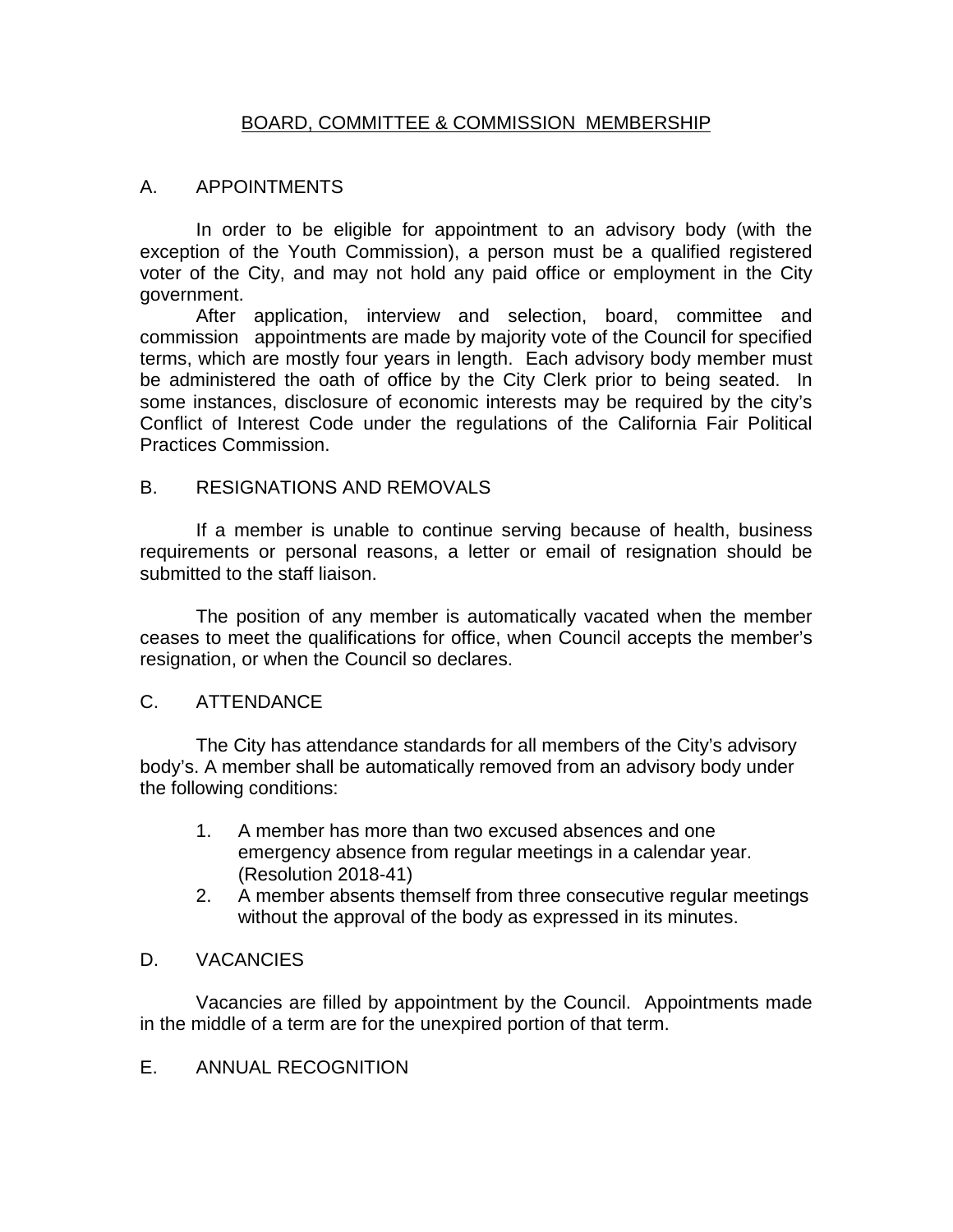Advisory body members are honored annually at the city volunteer appreciation event.

#### F. TERMS

No person shall serve more than two consecutive full terms on the same policy body. A member who has served two consecutive full terms shall not be eligible for reappointment to the same policy body for four years.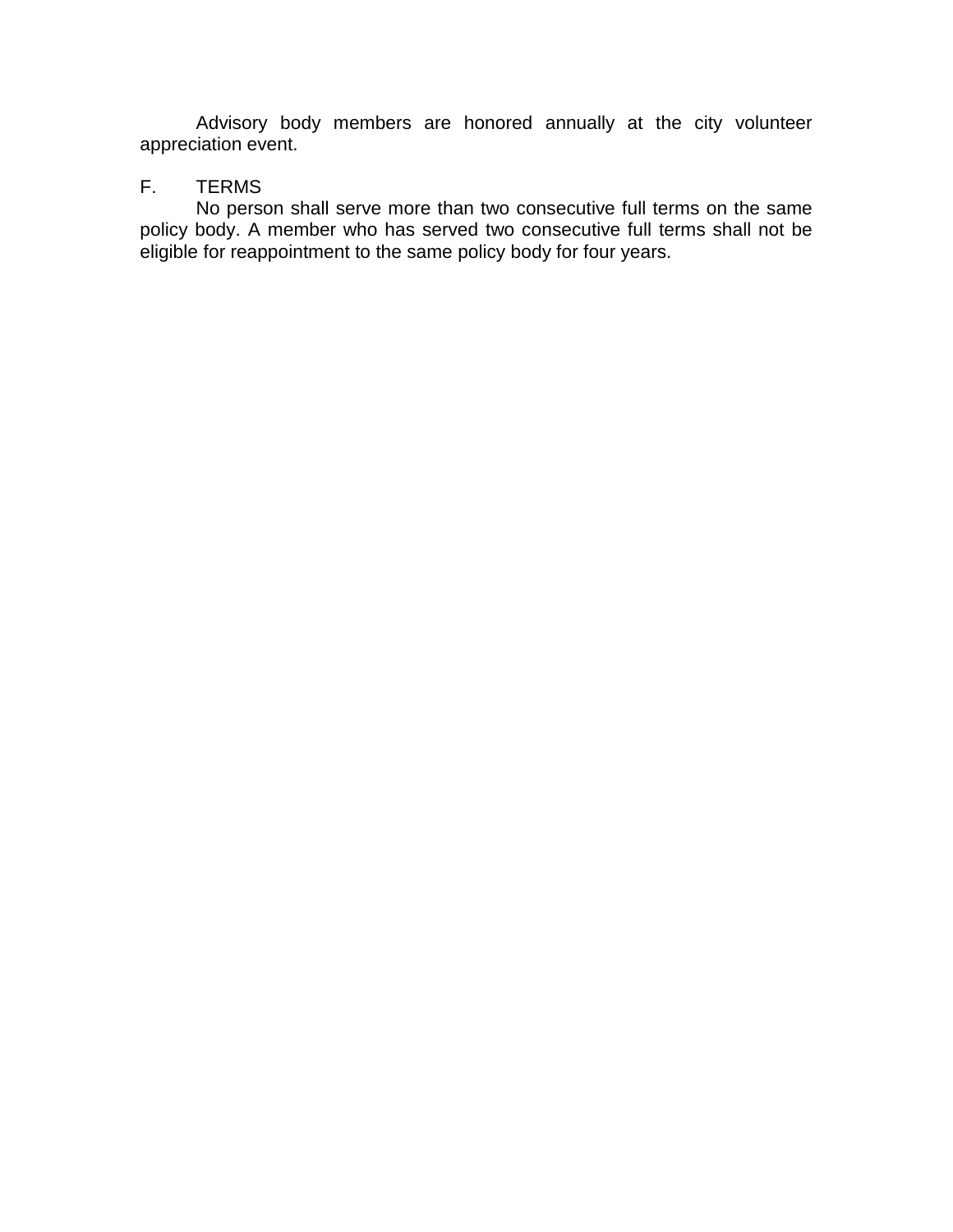## OFFICERS AND STAFF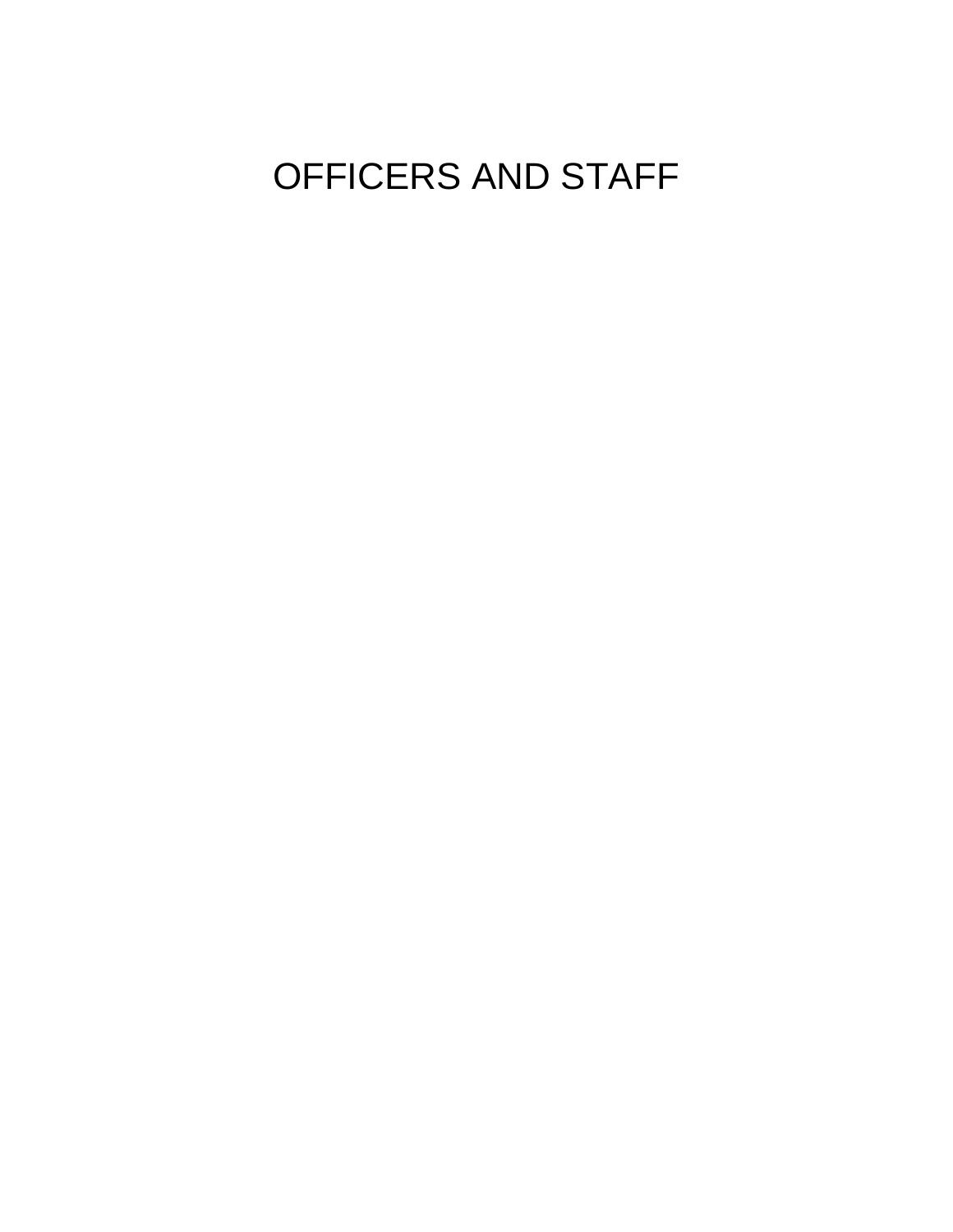#### OFFICERS AND STAFF

#### A. OFFICERS

Each year, every advisory body will select from its membership a chairperson and a vice chairperson who serve at the pleasure of the advisory body. The term is for one year. It is the chairperson's duty to preside over meetings and to present such reports as are required or requested by the Council, and to act as the formal representative in communications with the Council. The vice chairperson acts in this capacity when the chairperson is not available.

#### B. STAFF

The services of the city staff assigned to the advisory body are coordinated by the City Administrator. The City Administrator shall provide a secretary for the recording of the minutes of each advisory body who shall keep a record of its proceedings and transactions.

#### C. RECORDS

The agenda, meeting reports, minutes, audio or video and other official records of an advisory body are public records. Agendas, minutes and notices of adjournment or special meetings must be posted as required by the Ralph M. Brown Act and Gilroy Open Government Ordinance.

#### D. EXPENSES

Necessary meeting space and equipment will be made available to the advisory body. If a budget is provided, the advisory body is required to operate within budgetary limitations, with all expenditures requiring prior approval by the advisory body. Mileage and personal expenditures associated with attendance at approved conferences, hearings and other meetings will be reimbursed according to city policy. In all instances, the purchasing procedures of the City apply.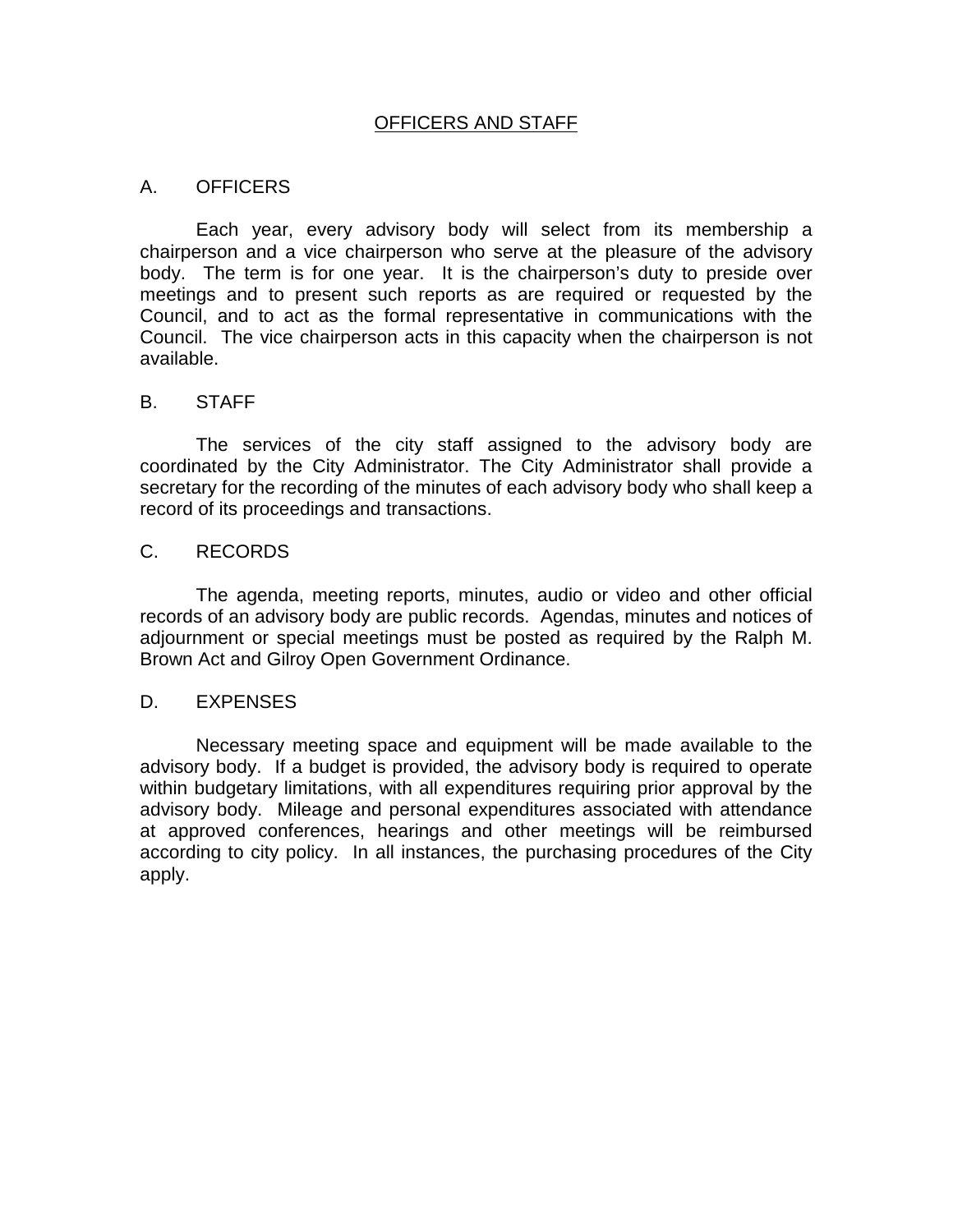### PREPARATION FOR MEETINGS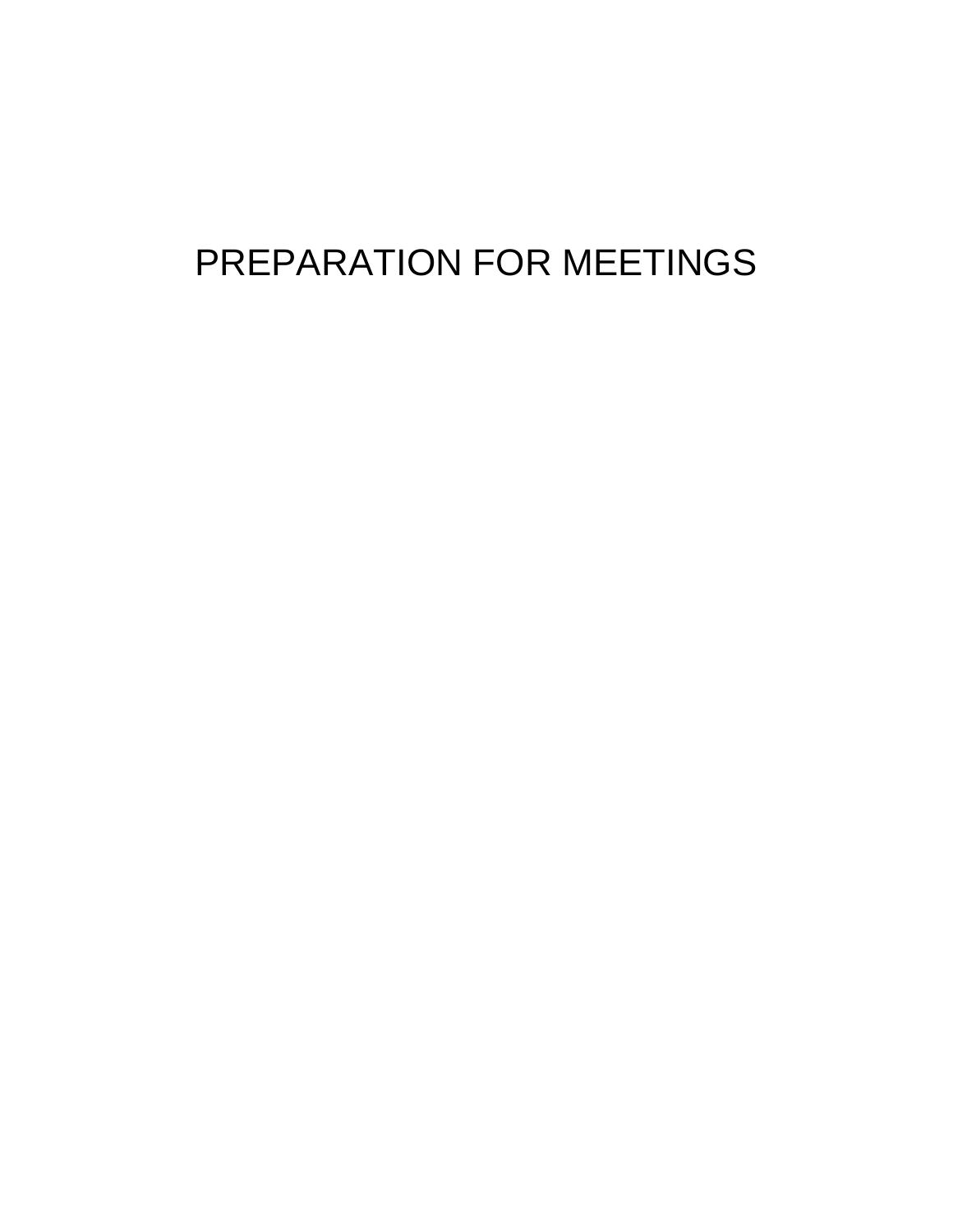#### PREPARATION FOR MEETINGS

#### A. PREPARATION

Be prepared. Thoroughly review the agenda packet, including agenda reports, and any other materials *before* the meeting. The issues that come before advisory bodies are important to the community as a whole and demand your consistent attention. In agreeing to serve on an advisory body, you make a commitment to put in the time required to prepare fully for each meeting.

#### B. ACTION

Understand what action you are being called upon to take for each particular agenda item. Your agenda will clearly identify the recommendation the policy body is being asked to make.

#### C. AGENDA QUESTIONS

If you have questions about the agenda or agenda report, contact your staff liaison before the meeting to clarify questions or request further information.

#### D. LIMITS OF AUTHORITY

Know the responsibilities of your advisory body, as well as the limitations of your individual authority. As a member of an advisory body you will be asked to provide recommendations to the City Council about specific issues through your policy body as a whole. Keep in mind that your appointment does not empower you to supervise or direct City staff.

#### E. OBJECTIVITY

Keep an open mind. An objective, balanced, and receptive approach will help you assess the facets of a given issue, and evaluate new ideas. When receiving written and oral public testimony it will be necessary to discern between fact and opinion, as well as between those concerns which are relevant and those which are secondary to the issue at hand. Keeping an open mind will make it easier for you to understand all sides of an issue before you make a judgment or take a position. You will need to ensure you've been provided with all of the facts before taking action.

#### F. OPENNESS

Strive to appreciate differences in approach and point of view. Diversity of ideas sustains a thoughtful dialogue and a vibrant community. Likewise, take care to articulate your own ideas: remember that your individual voice is a critical part of the whole dialogue. Again, furthering common goals takes cooperation,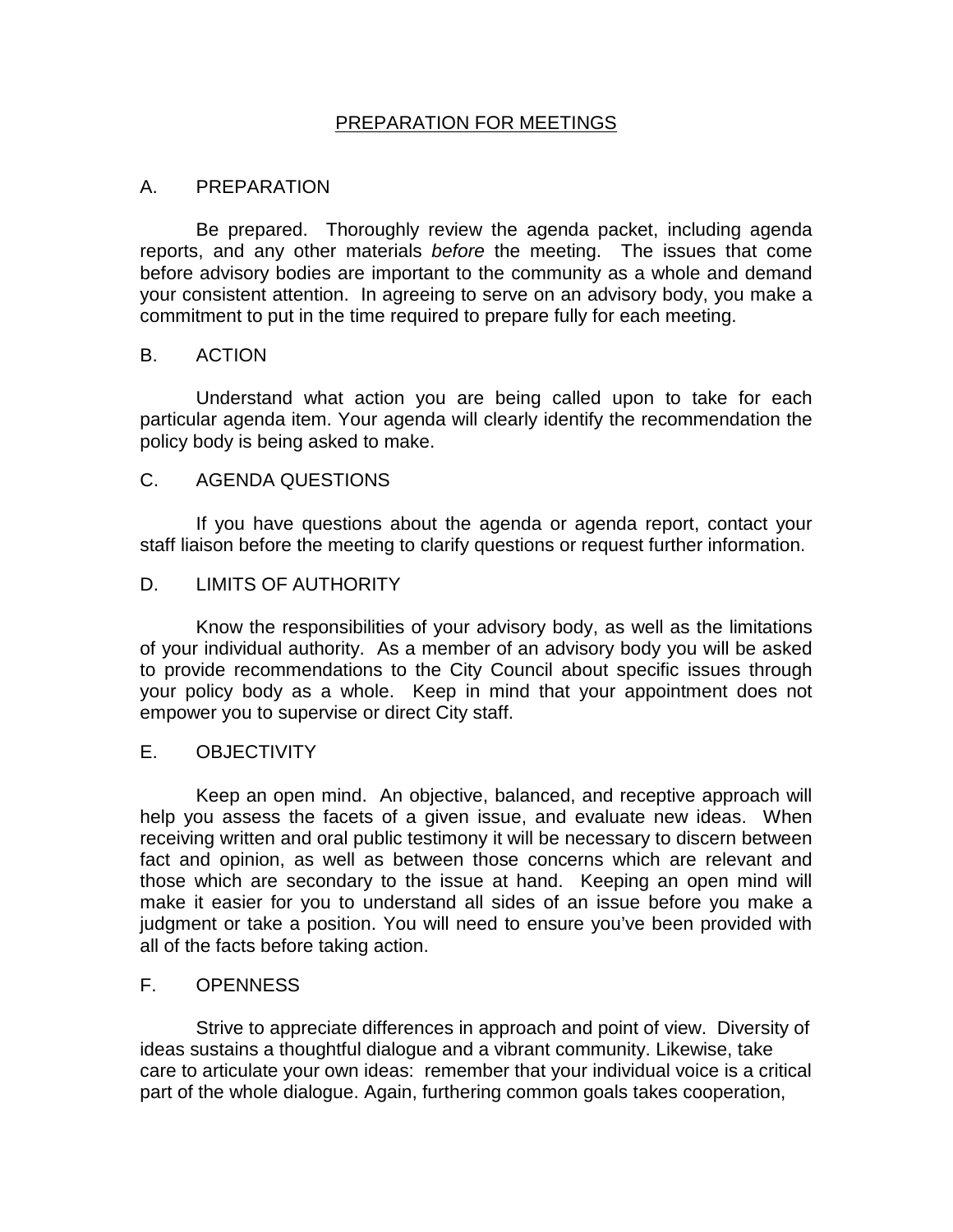flexibility, and a broad-based view of the public interest. If in doubt, return to the foundational documents to guide your understanding of the complexities of an issue.

#### G. CLARIFICATIONS

If you are unsure about something *before* or *during* the meeting, ask for clarification from you staff liaison to ensure your decisions are based on the facts presented. On behalf of the public, your understanding of issues is important. Each advisory body has a City staff liaison to provide information to assist the members throughout the decision-making process.

#### H. CONFLICTS OF INTERESTS

Review each agenda item ahead of the meeting to determine if you may have a conflict due to property or monetary interests. Speak with your staff liaison before the meeting if you believe there is an item you must recuse from deliberating on due to conflict of interest. Staff may need to consult with the City Clerk or City Attorney You will be required to identify the reason for recusal and must leave the dais of the body during the deliberation of the item.

#### I. REMOTE PARTICIPATION

If a member of the body wishes to participate in a meeting remotely, they may be offered the opportunity to participate by teleconference or other means under certain conditions. See you staff liaison well in advance to coordinate any participation from a remote location as not all circumstances will afford you the opportunity to participate remotely. The location must be freely accessible to the public at all times during the meeting and shall be identified on the agenda which will be posted at the remote location. At least a quorum of the members of the body must participate from within the City boundaries.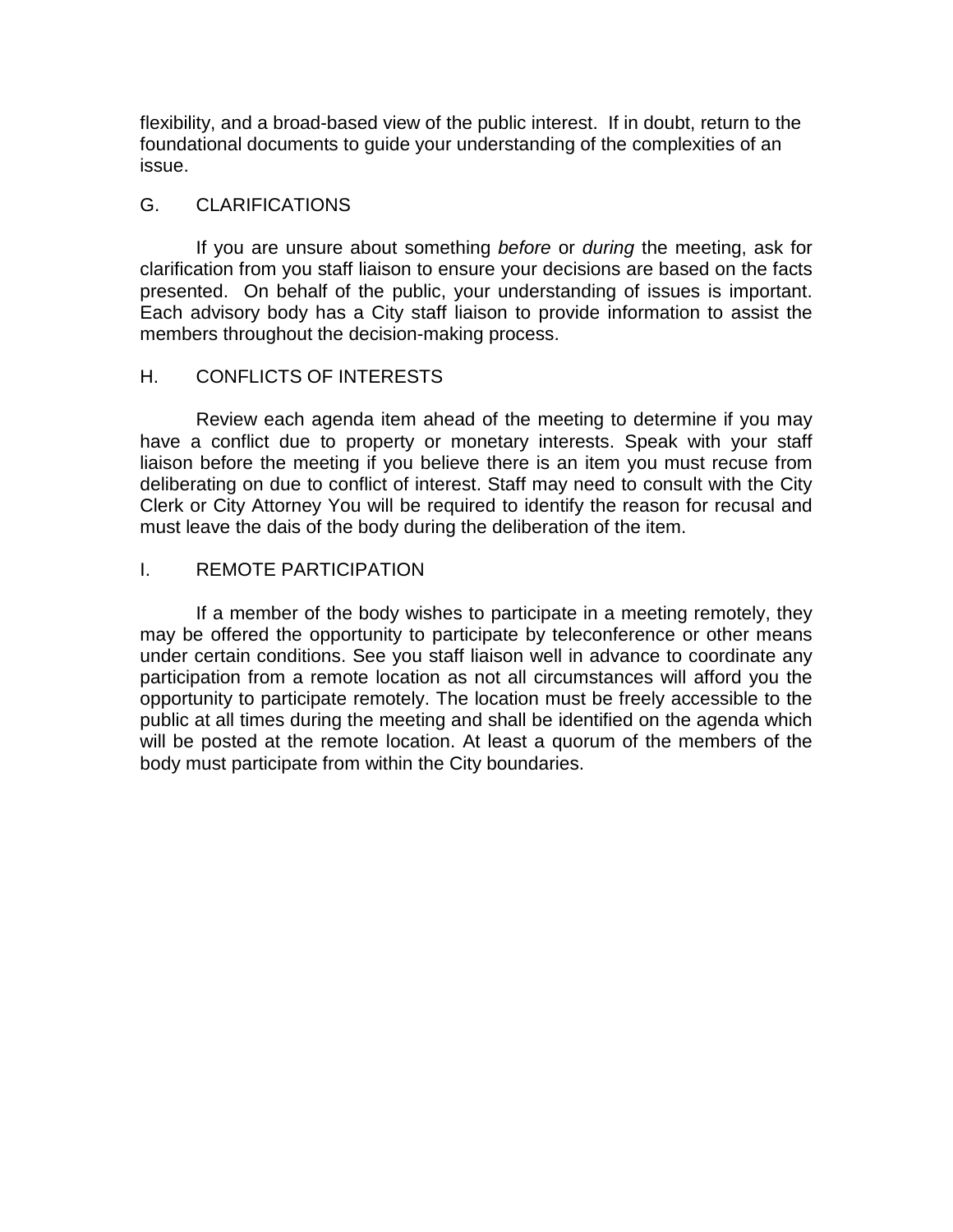## MEETINGS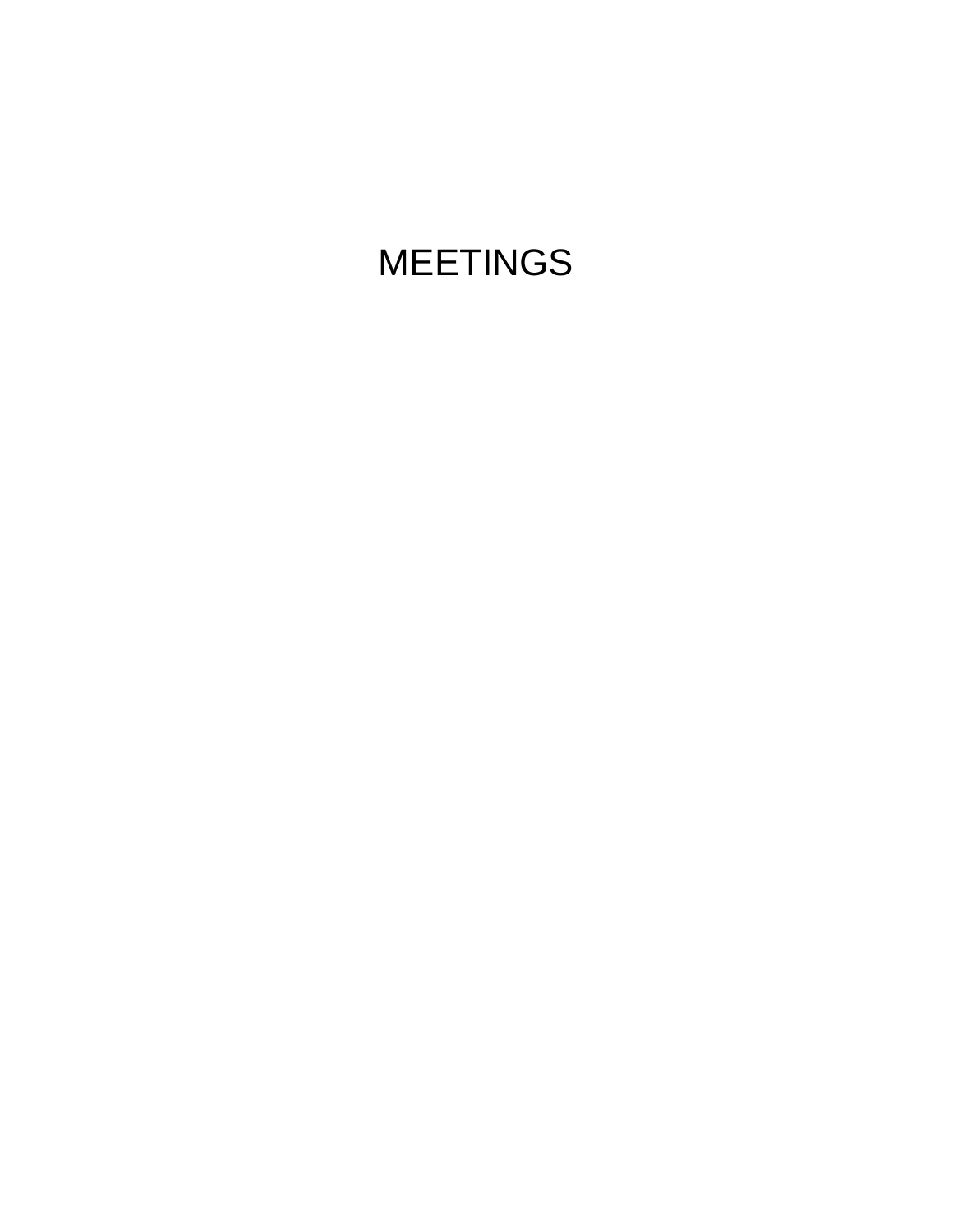#### MEETINGS

#### A. REGULAR MEETINGS

Advisory bodies are required to hold regular meetings open to the public as provided by the enabling ordinance or the City Charter. All such meetings are held in City Hall or another City meeting facility, and may take place from time to time elsewhere within the City limits for specific purposes. The agenda for these meetings must be publically noticed on the City website and at City hall no less than 72 hours prior to the meeting.

#### B. ADJOURNED MEETINGS

If the business to be considered at a regular meeting cannot be completed, the advisory body then may designate a time and date for an adjourned meeting. This must be announced to the members of the public who are present at the time of adjournment, and so recorded in the minutes. A Notice of Adjournment must be posted within 24 hours of the adjournment.

#### C. SPECIAL MEETINGS

A special meeting may be called by the chairperson or a majority of the members. A Special Meeting Notice must be delivered to all advisory body members, the City Clerk, and any interested parties, including news media, which have made a request for such notification. The notice must contain the time and place for such a meeting and the subject matter to be considered, and be delivered at least 24 hours prior to the meeting.

#### D. SUBCOMMITTEES

The advisory body may request to appoint special subcommittees of less than a majority of the advisory body to address issues within their scope who then may meet to carry out the purpose of the subcommittee. Your staff liaison can assist the body in determining the scope of proposed subcommittees. If the subcommittee has a continuing subject matter or a regularly scheduled meeting time, it may qualify as a Brown Act committee and public notice provisions will apply.

#### E. QUORUM

A quorum consists of a majority of the total number of members of the advisory body. A quorum is required to conduct business at any meeting whether it is a regular, adjourned, or special meeting. Certain approvals require a majority of the entire authorized membership. While it is expected that members be present at all meetings, the staff liaison should be notified 72 hours in advance if a member knows that he/she will be absent.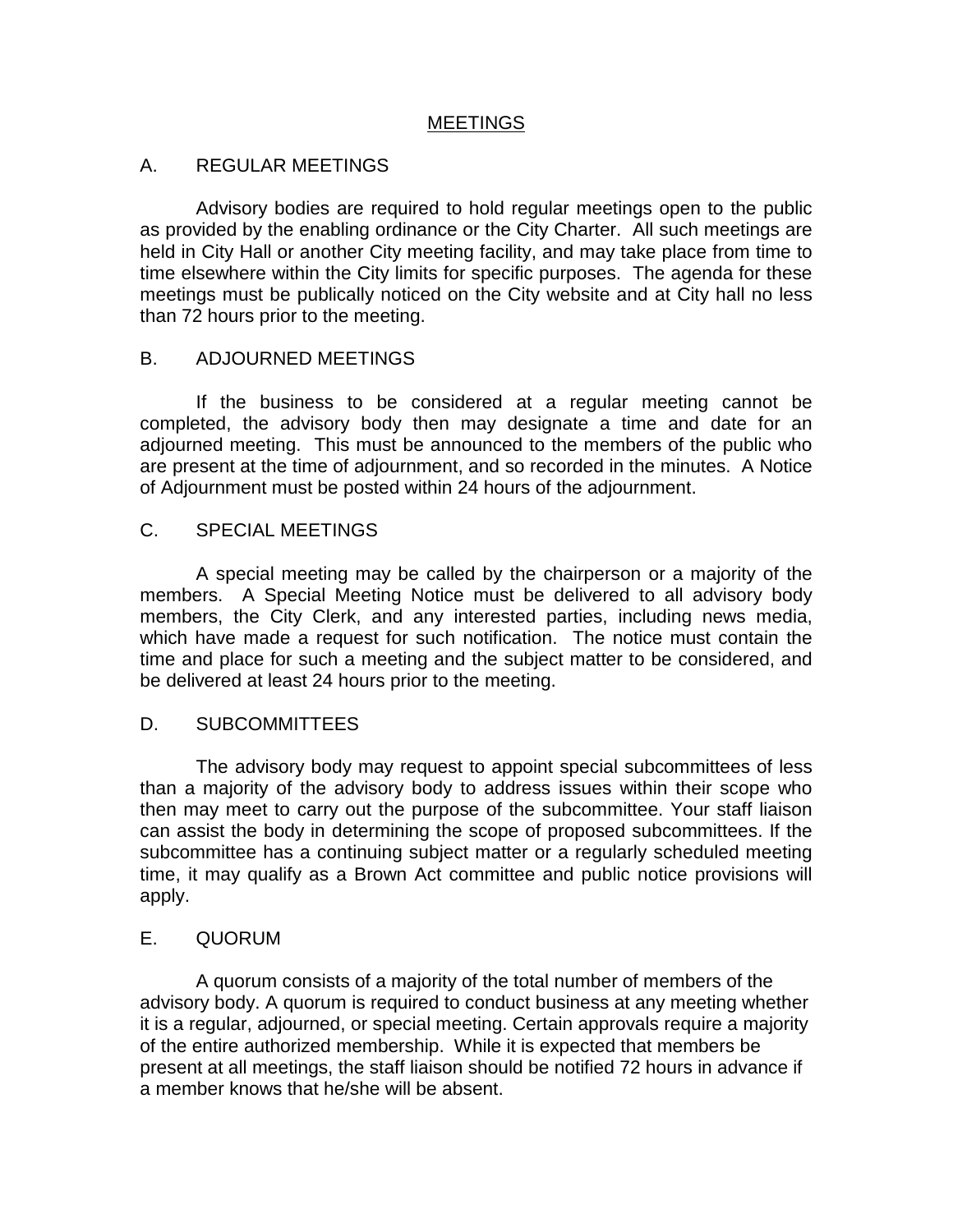#### F. AGENDAS

Each advisory body has a staff liaison responsible for preparing an agenda in consultation with the Chair, and distributing the agenda and supporting documents in the agenda packet prior to each meeting. Future items to be heard before an advisory body should be identified by the policy body at an agendized meeting to assure placement on the desired agenda. Each policy body may have its own agenda format, but each agenda must adhere to the Brown Act and Gilroy Open Government Ordinance.

The *Title* and *possible action* of each item on the agenda shall be descriptive and understandable to the public. The posted agenda also shall indicate when opportunity is provided for members of the public to address the advisory body. If an advisory body member or staff intends to bring up an item for discussion or action, the item must be included on the agenda. Members of advisory bodies may request that an item within the purview of the advisory body be placed on a future agenda by making such a request at a meeting of the body. Information items placed on an agenda may not be acted upon at the meeting. Any member may, however, request that the informational item be placed on a future agenda for action. Regular meeting agenda shall be posted at least 72 hours prior to any meeting in the public notice case and on the city website. A notice of adjournment shall be posted at the door of the meeting, within 24 hours of the adjournment of a meeting if a quorum is not present. Staff shall maintain a record of the agenda and notice of adjournment posting.

Only those items appearing on an agenda may be considered at each meeting. However, in cases of extreme emergency unanimous consent of all members present may allow other matters to be introduced and action taken, if urgency exists and delay would be harmful to the public interest.

#### G. MINUTES

Minutes are taken at each meeting to provide a record of when and where the meeting took place, who was present, the type of meeting and what was considered, decided and agreed upon. Summary minutes will reflect action taken and any input the body was given to enable it to make its decisions. Emphasis is given on the body's thought process, not individual members' thought processes. The minutes will summarize only the main points which arose in discussion if, and only if, they are relevant to the decision. The minutes are submitted to the body for approval and are posted on the City website for public access no less than 10 business days following the meeting. While other avenues exist for communication of interest or opinion, the minutes of the advisory body remain the official document of record.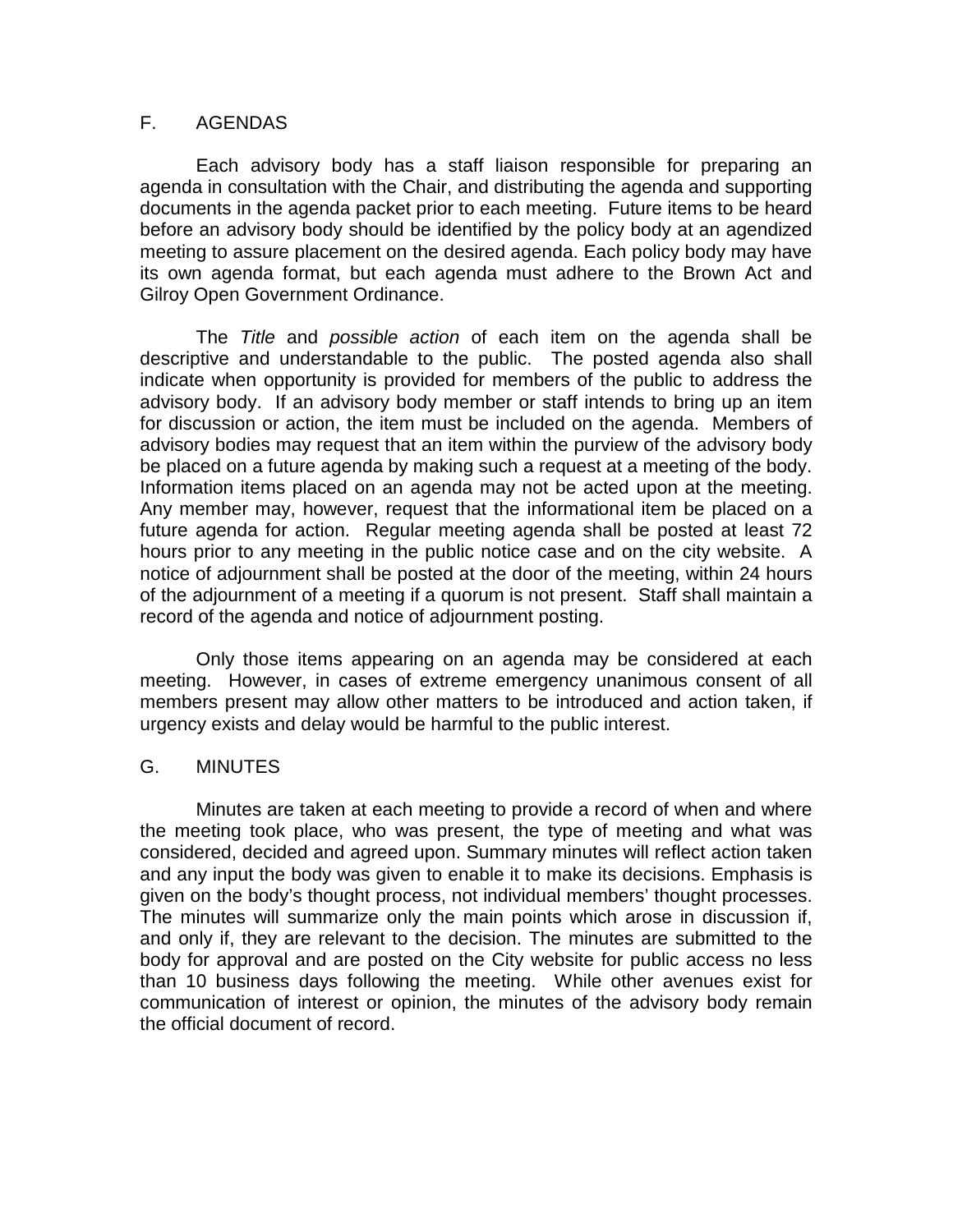#### H. PROCEDURE

Each advisory body may adopt such rules and procedures as it feels necessary to accomplish its duties. Such rules are subject to Council approval before becoming effective. In the absence of such rules, the guidelines on parliamentary procedure contained in Roberts' Rules of Order may be followed.

#### I. WORK PLAN

A work plan is the advisory body's plan and statement of goals within the purview of the advisory body for the year, prepared in coordination with staff. It should reflect the goals, priorities and policies of the City Council. It identifies important problems, challenges, and opportunities, offers a jointly developed plan to address these over the course of the year, and furthers a sense of shared purpose and responsibility among advisory body members. An adopted and published work plan will:

- Establish viable short-range objectives that further the long-range goals of the advisory body
- Provide group direction, and keep the advisory body on course
- Provide a basis for measuring accomplishment
- Assist in the allocation of time, energy, and resources
- Promote continuity of action, and help keep the big picture focused

For example, a work program may include community outreach activity, a plan for addressing critical community issues, an education component, or any other tasks the advisory body identifies as key work challenges for the upcoming year.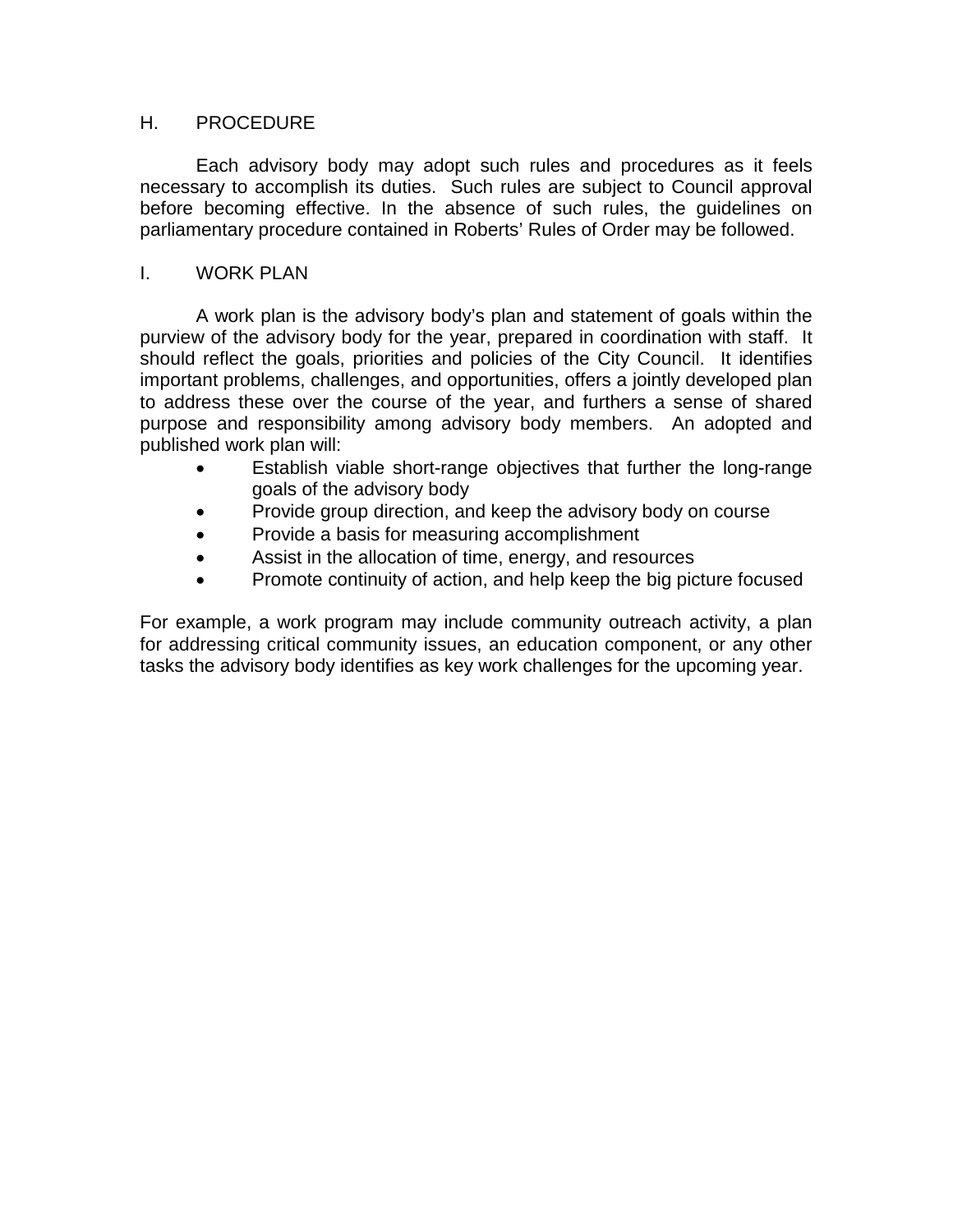### MEETING MANAGEMENT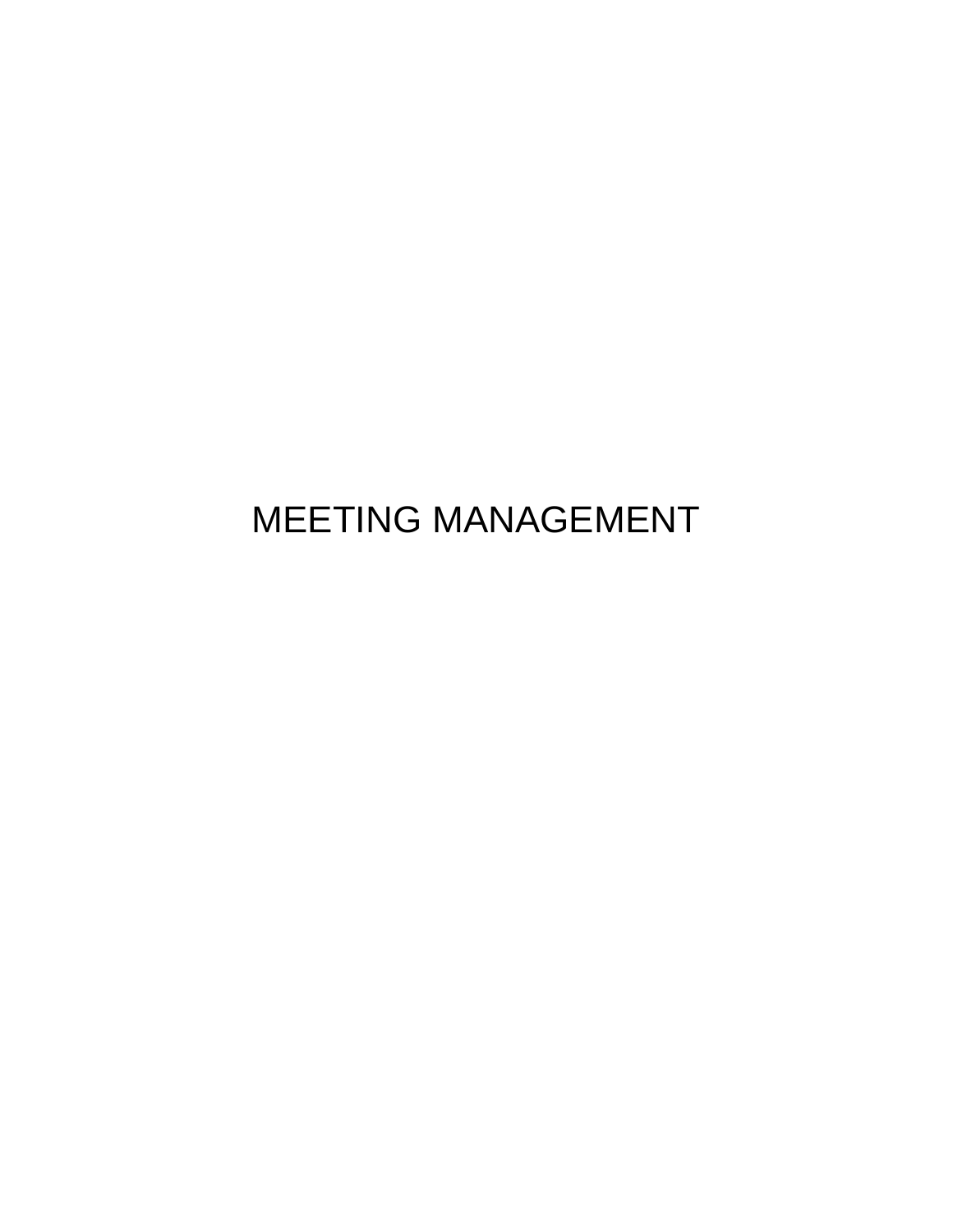#### MEETING MANAGEMENT

The City of Gilroy is committed to conducting efficient, effective and accessible government operations. The following material outlines techniques you can use to ensure that your advisory body meetings are efficiently run and give all residents an equal opportunity to address the issues.

#### A. PROCEEDINGS

- 1. Let the Chair run the meeting.
- 2. Start meetings on time. Keep the agenda in mind in order to give each item the appropriate time.
- 3. Announce at the start of a meeting if the order of agenda items is to be rearranged for convenience for those attending for certain items, or for better pacing of the agenda.
- 4. Be fair, impartial, and respectful of the public, staff, and each other. Give your full attention when others speak.
- 5. Remember that people may be attending a meeting for the first time, and may be unfamiliar with your procedures. In your discussion, either avoid or explain technical terms or verbal shorthand.
- 6. Listen to audience concerns. Don't engage in side conversations or otherwise be distracted during public testimony. The opportunity for public testimony is central to the strength of democracy, and is therefore encouraged. Active listening, however, does not mean engaging the public in debate. Your response is appropriately saved for after the public testimony is closed. Recognize differences of opinion and remain neutral when listening to concerns.
- 7. Close the public testimony before you begin deliberations on an issue.
- 8. Sometimes questions can most effectively focus discussion and direct decision-making. For example,

*For staff:*

- What is the history behind this item?
- **What are the benefits and drawbacks?**
- What other alternatives did you consider?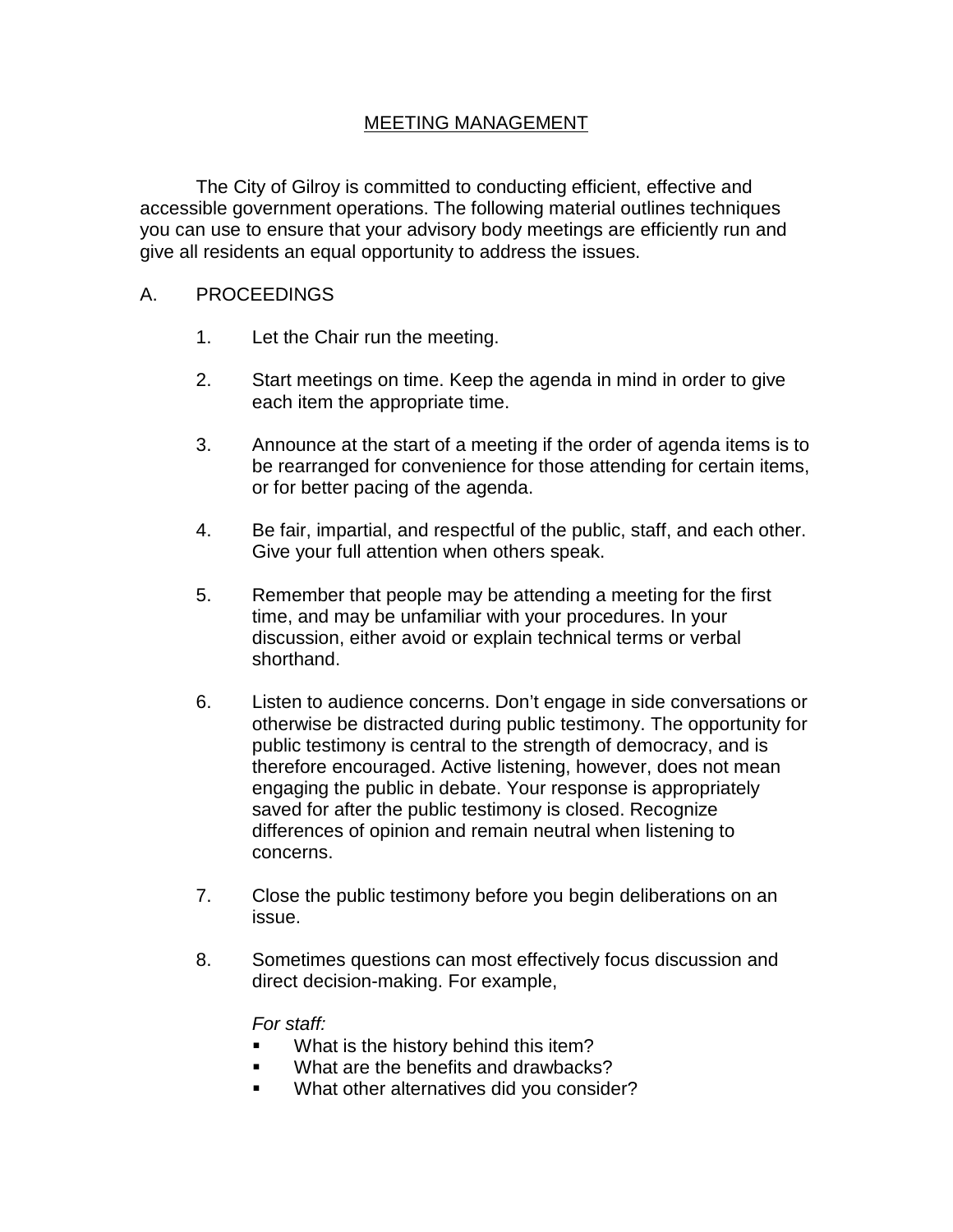*For other advisory body members:*

- What do you think about this item?
- **What have you heard from the residents?**

*For the public (at a hearing):*

- What are your concerns?
- How will this proposal affect you?
- What specific, constructive, alternatives can you recommend?

*For yourself:*

- What are we trying to accomplish?
- **What are the long-range interests of the community?**
- What guidance can be found in our foundational documents?
	- Gilroy City Code
	- Budget
	- Capital Improvement Program
	- General Plan
	- Specific Plans
	- Park Master Plans
	- Council Goals
	- Brown Act
- 9. Often you must balance multiple views, neither favoring nor ignoring one individual or group over another. Your obligation is to represent a broad-based view of the community's long-range interests.
- 10. Remember that most of the actions of your advisory body will be to make recommendations. It is not simply a discussion group or debating society.
- 11. Endeavor to end meetings by 9:00 p.m. Short breaks may be helpful during long meetings. Late meetings can reduce the quality of the advisory body's work.
- 12. Meeting Types

Advisory bodies may meet in different types of meeting formats including the conventional public meeting, and study sessions. Please contact your staff liaison for a detailed explanation of these formats and when they are appropriate.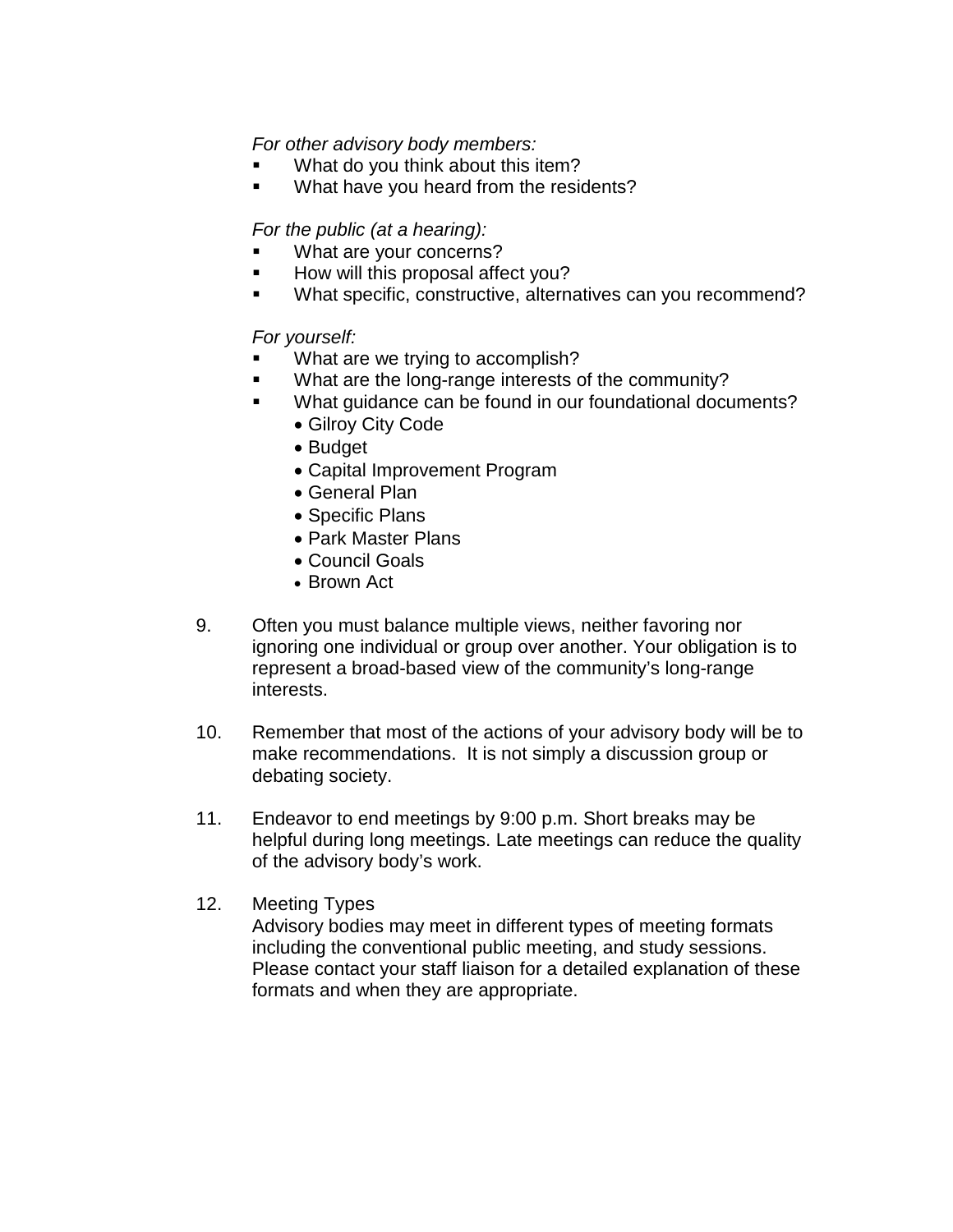#### B. DECORUM AT MEETINGS

- 1. Limit Speakers to your established speaking time. A suggested ten minutes is recommended for a group or an applicant, and three minutes for other members of the public.
- 2. Discourage outward signs of agreement or disagreement from the audience such as applause or statements from the floor. Such demonstrations can intimidate those with an opposing view and unintentionally discourage open public discussion of all the issues and points of view.
- 3. Limit your own comments to the issues before the advisory body. Avoid the appearance of straying from the subject or "grandstanding". Do not interrupt speakers during their comments and save your qualifying questions for them until after they've finished speaking.

#### C. EFFECTIVE CONFLICT MANAGEMENT

Public Hearings or citizen input can sometimes be difficult to manage. Participants are sometimes highly motivated and often nervous. When there is a group of potential adversaries in one room, the possibility of conflict is high. As an advisory body member, your role is to guide opposing views to positive results, not to eliminate them.

The following suggestions may help you manage conflict and confrontation effectively:

- Anticipate differences by learning about the topic beforehand so you can concentrate on the meeting's purposes
- Set meeting rules early and make sure everyone abides by them without exception.
- Explain carefully the purpose of the Public Hearing and what action is expected at the conclusion of the hearing. Insistence on playing by the rules is your best tool for conflict management in Public Hearings.
- All persons speaking should be encouraged to clearly identify themselves, not only for the record, but also so that you may address them by name.
- Set an acceptable time limit for testimony (generally three minutes) and stick to it.
- Make decisions as promptly as possible. Many bodies get so bogged down in procedural distractions, petty details and endless searches for more information that the issue never seems to get resolved.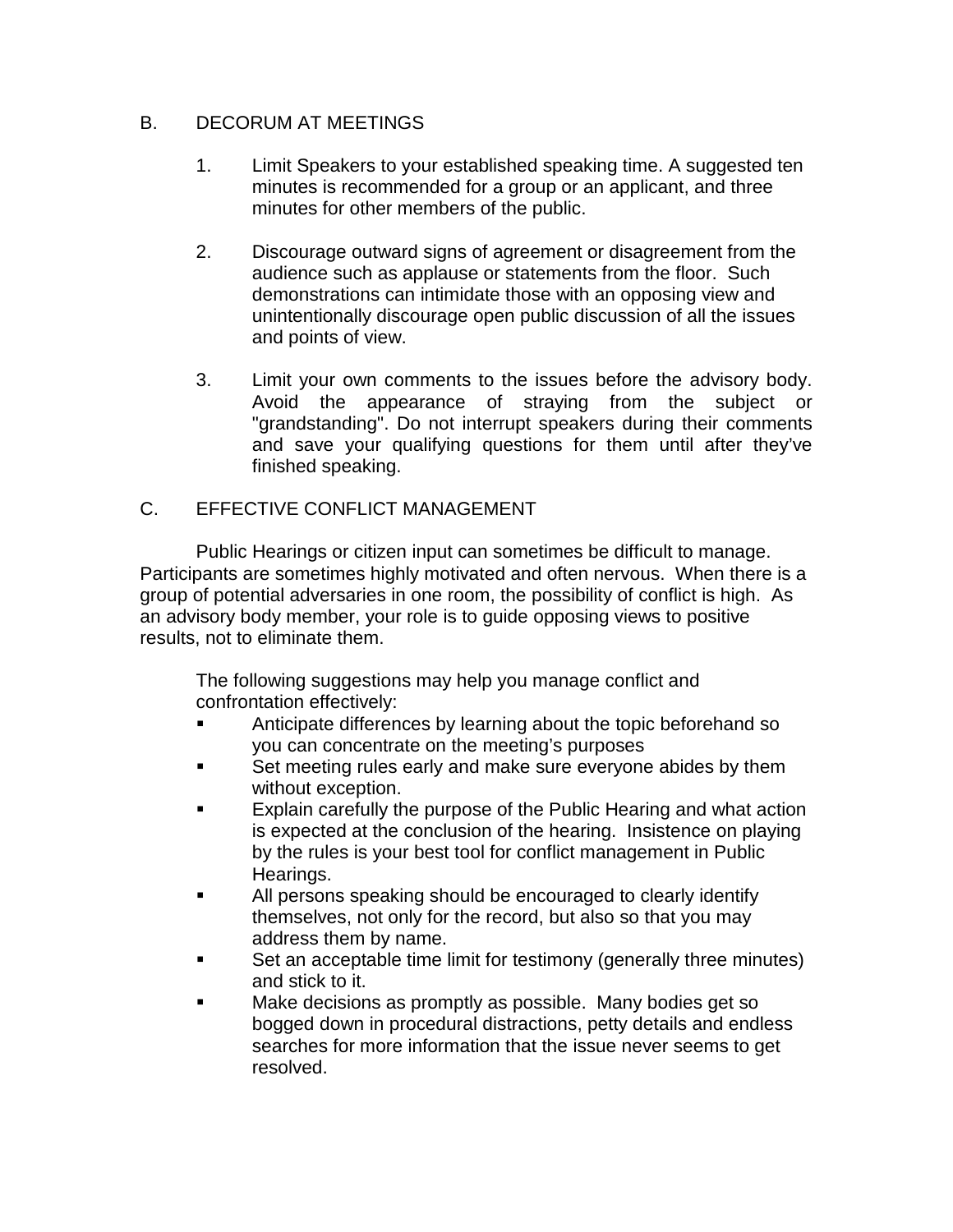- Don't overreact to inflammatory comments. Most are expressions of frustration and do not require answers. Turn frustration to constructive avenues. Ask questions. Be as specific as you can. Refer to the speaker by name. Reinforce areas where you agree. Do not return insult for insult. Very often, the primary audience for your response is not the person who raised the issue.
- Avoid speaker-to-audience conversation. The purpose of a hearing is to help your advisory body arrive at a decision, not to engage in audience debate.
- If members have questions of the speaker, permit these questions following the speaker's time at the podium.
- Be careful not to prejudge the action of the advisory body. Use the hearing to gather necessary information about the proposal and individual desires concerning the proposal. Members should not express their views on the proposal until after testimony has ended.
- Once testimony has ended, each member should be invited to discuss individual views on it.
- View the Public Hearing as an example of participatory government in action at the local level. Make it your personal goal to make the Public Hearing work and ensure that everyone is fairly heard.

#### D. BASIS FOR YOUR DECISION

- 1. Advisory body decisions should be based principally on the factual information presented to you in the open public meeting process. If you collect pertinent information outside of the public process through a meeting with stake holders or site visits, you are required to share that information with your fellow advisory body members in the public meeting. This sharing of information will ensure that other advisory body members and members of the public have a better understanding of the rationale for your decision.
- 2. Advisory body members are free to meet or refuse to meet with residents, resident groups, developers or prospective contractors or any persons outside of the public meeting process concerning issues before the advisory body. If you meet with any individuals outside of the public meeting you are required to disclose the content of that meeting in the public meeting to again ensure that everybody is aware of the facts and have similar information up on which to base their decision.

#### E. MOTIONS

When a member wishes to propose an idea for the body to consider, the member must make a motion. This is the only way an idea or proposal from a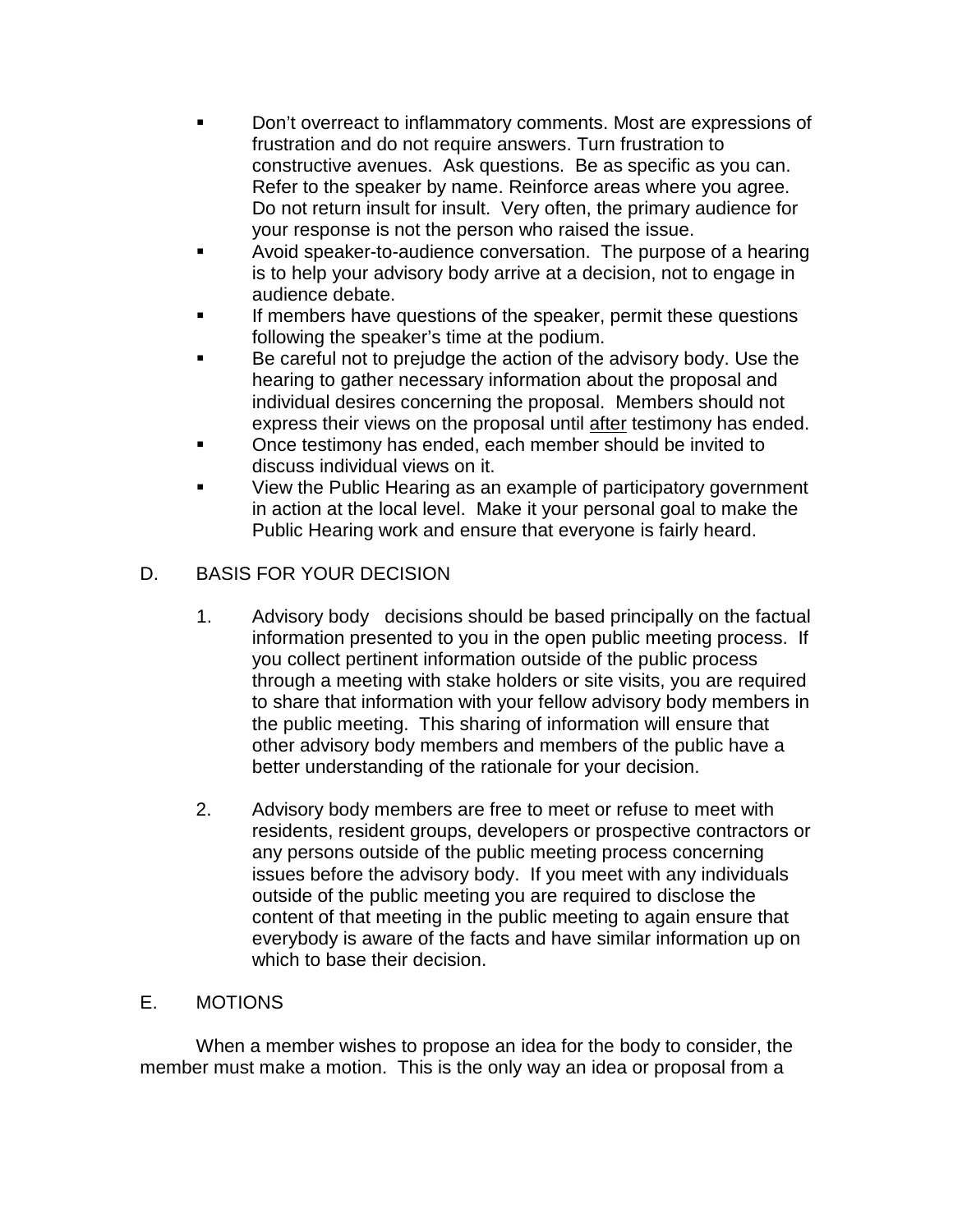member may be presented to the body for discussion and possible action. A motion goes through the following steps:

- 1. The member asks to be recognized by the chair.
- 2. After being recognized, the member makes the motion (I move…).
- 3. Another member seconds the motion. No discussion should occur until the chair determines whether there is a second to the motion on the floor.
- 4. The chair states the motion and asks for discussion.
- 5. When the chair feels there has been sufficient discussion, the debate is closed (i.e., "Are you ready for the question? or "Is there any further discussion?").
- 6. If no one asks for permission to speak, the chair puts the question to vote through consensus or roll call vote.
- 7. After the vote, the chair announces the decision ("The motion is carried" or "The motion fails", as the case may be).

Phrasing a motion is often difficult and corrections may be necessary before it is acted upon. Until the Chair states the motion (step 4), the member making the motion may rephrase or withdraw it. After an amendment, the motion as amended still must be seconded and then voted upon. It is particularly important when a motion is amended that the Chair restate the motion in order that members are clear as to what they are voting on.

In making a motion, members should try to avoid including more than one proposal in the same motion. This is especially important when members are likely to disagree. If a member would prefer to see proposals divided and voted upon separately, the member should ask the chair to divide the motion. If other members do not object, the chair may proceed to treat each proposal as a distinct motion to be acted upon separately. The request to divide may also be made by motion.

#### F. ROLE OF CHAIR

The Chair shall preserve order and decorum at all meetings of the advisory body, announce the advisory body decisions, and decide questions of order. The Chair is responsible for ensuring the effectiveness of the group process. A good Chair balances moving the discussion forward with involving all advisory body members and allowing for adequate public participation. In the absence of the Chair the Vice chair shall act as presiding officer.

#### G. RESPONSIBILITIES OF CHAIR

**Ensure that the public understands the nature of the issue being** discussed (for example, reason for discussion, process to be followed, opportunities for public input, timeline for decision).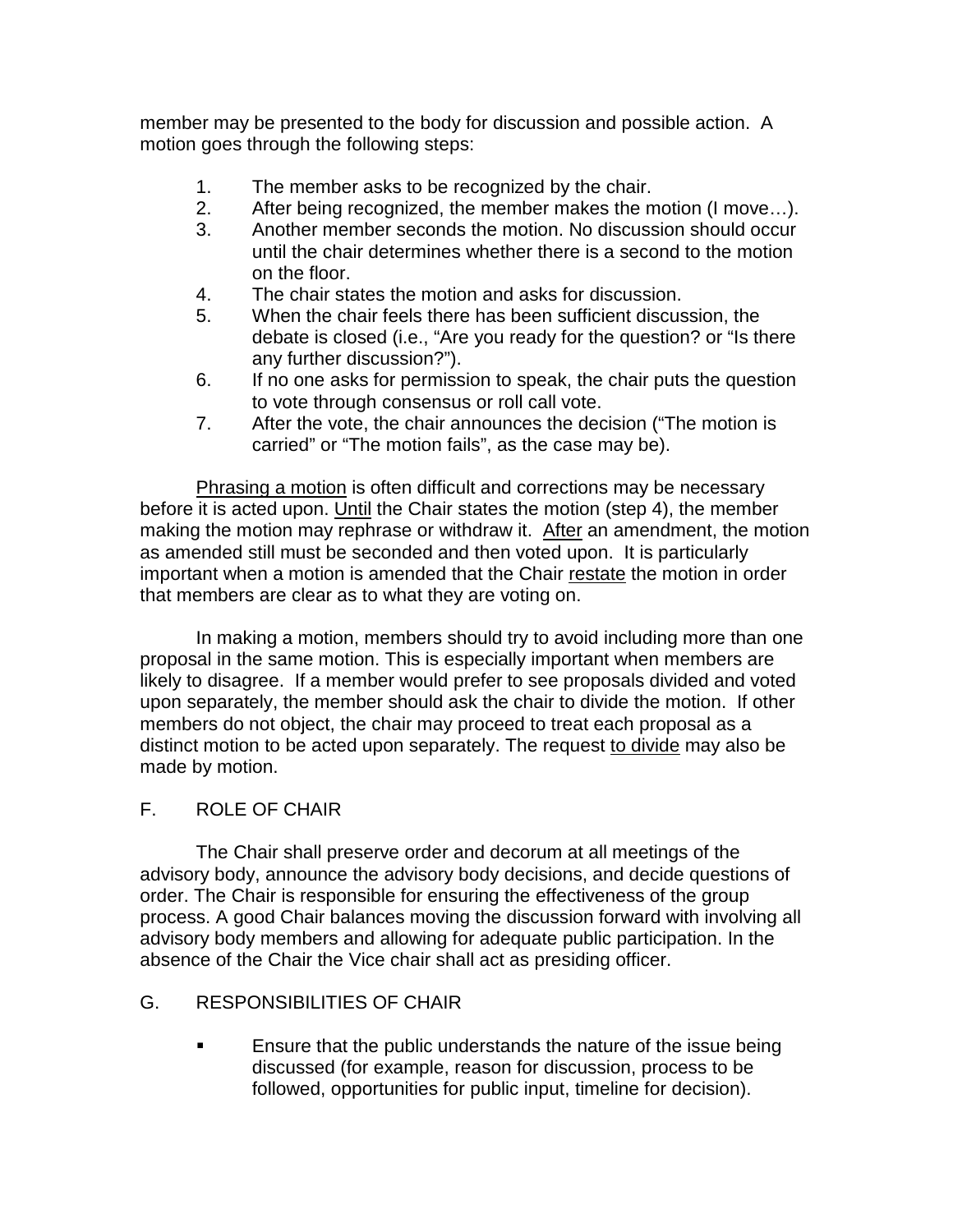- Keep discussion focused on the issue at hand.
- Solicit opinions from advisory body members. Encourage evaluation of new, tentative, or incomplete ideas. Discourage overly dominant advisory body members from having disproportionate control over the discussion.
- Protect advisory body members, staff, and the public from personal attacks.
- Provide structure for addressing complicated issues.
- For major items, delay analysis and action until the full range of alternatives is on the table.
- Attempt to reach decisions expeditiously on action items. At those times when action would be premature, guide discussion toward a timeline or framework for responsible action.
- Maintain order and ensure respect for all opinions.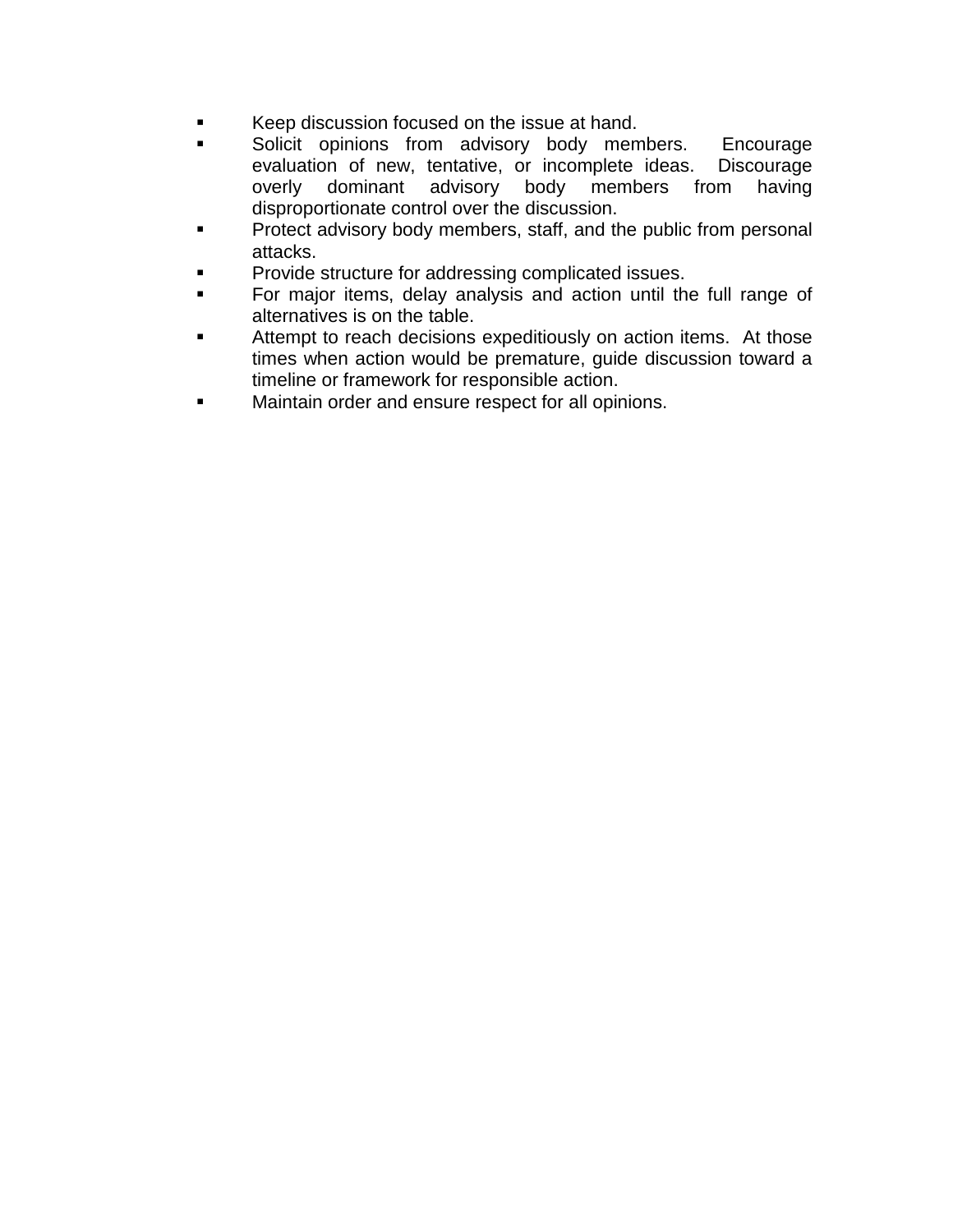### ROLES, RESPONSIBILITIES AND RELATIONSHIPS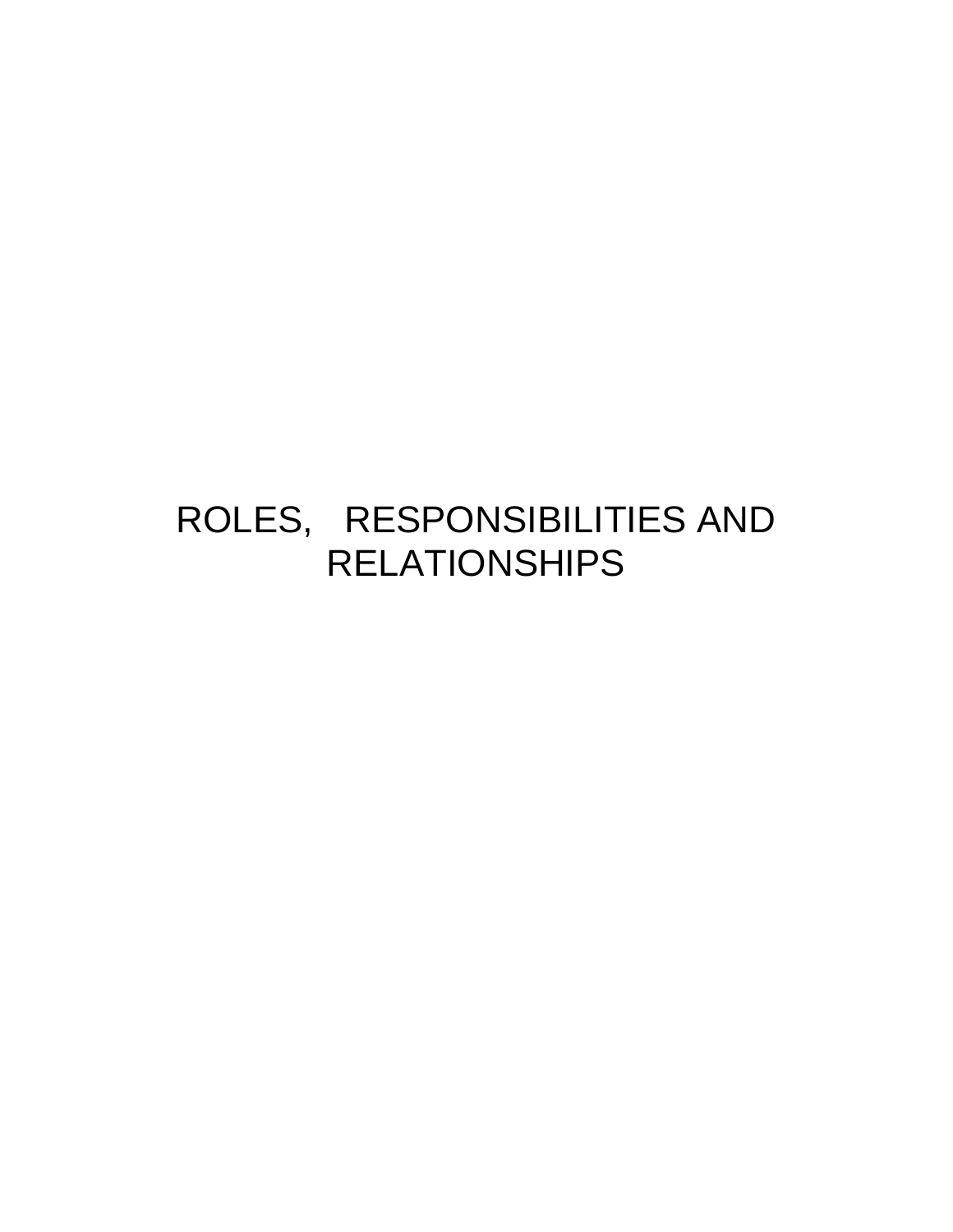#### ADVISORY BODY ROLES, RESPONSIBILITIES AND RELATIONSHIPS

#### A. COUNCIL-ADVISORY BODY RELATIONSHIP

The primary purpose of all advisory bodies is to provide thoughtful advice to the City Council, the elected policy-making body of the City. The advisory body's role can include hearing public testimony on the Council's behalf, building community consensus for proposals or projects, reviewing written material, facilitating study of critical issues, guiding the implementation of new or regulating established programs, assessing the alternatives regarding issues of community concern, and ultimately forwarding recommendations to the Council for consideration. There are times when the advisory body's recommendation will not be sustained or will be modified by the City Council. It is important to recognize this not as a rejection of the integrity of the recommendation, but as an inevitable part of the process of community decision-making.

Throughout this process, the form and formality of the relationship between advisory body members and Council Members will vary. Some advisory body members will have regular contact with individual Council Members, while others may serve solely in the group context. This relationship will depend on your advisory body as much as on you and the Council. For example, there are times when the Chair may address the Council formally on behalf of the advisory body, and other times when an advisory body member may meet with a Council Member individually. At all times it is important to aim for clarity and mutual respect for the different responsibilities and roles.

Members should avoid discussing the recommendations of the advisory body with individual Council Members once a vote is taken, if it is for the purpose of exerting influence. Written communications from the advisory body to the City Council in sufficient time to be placed on the agenda is the acceptable method of making recommendations to the Council. It is sometimes appropriate for the chair or duly assigned member to be prepared to address the Council, to answer questions from Council pertaining to the recommendations, and to clarify ambiguities. It must be remembered that final authority and responsibility for public policy decision rests with the City Council. The Council has appointed advisory body members as advisors to them. This underlying philosophy makes it improper for an individual advisory body member to try to persuade the Council into the acceptance of a recommendation other than that voted by the majority of the body. The role of an advisory body is to assist the Council in the formation of policy, having been created for the purpose of advising, being a guide to public opinion, and promoting specific projects in the community at large.

#### B. CODE OF ETHICS AND VALUES

The City Code of Ethics and Values shall be followed by appointed policy body members inside, and outside of meetings, as representatives of the City.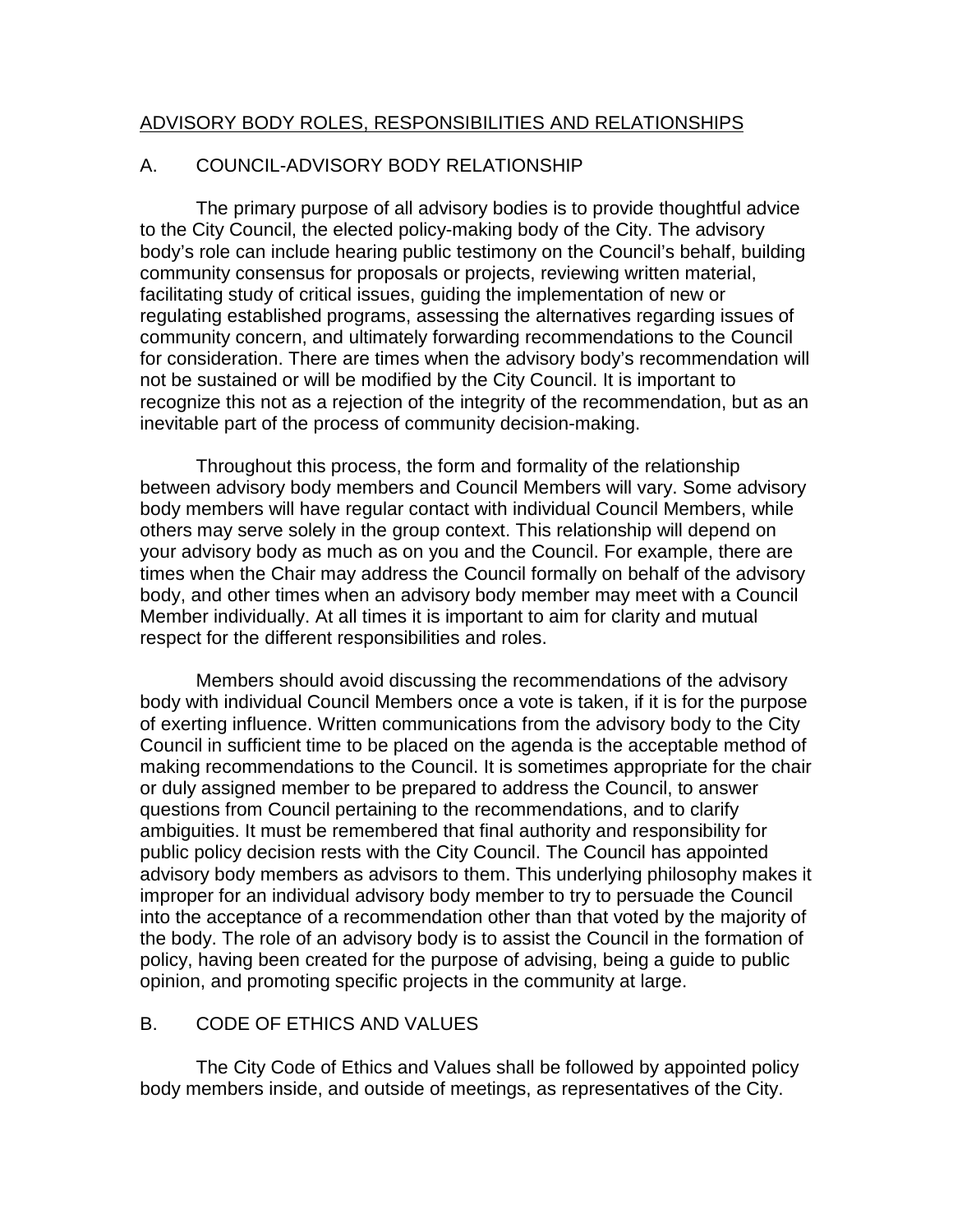#### C. STAFF-ADVISORY BODY RELATIONSHIP

Staff is assigned by the City Administrator to assist and act in a technical advisory capacity to the advisory body. It is not expected that every staff recommendation will be followed; however, because of the staff's technical knowledge, full consideration should be given to their recommendation. Just as the advisory body is held accountable to the City Council, so is the staff to the City Administrator. After the staff makes a report or recommendation to an advisory body (which recommendation may or may not be followed), they are at liberty to make the same recommendation to the City Council through the City Administrator, even though the advisory body may have taken a different position. The staff has been employed by the manager to provide technical guidance. Staff members make objective recommendations without consideration of personal or political consequences. Failure of a staff member to provide service to the advisory body as directed by the City Administrator is basis for complaint to be brought to the attention of the City Administrator. Since staff personnel are directly responsible to the City Administrator, it is his/her responsibility alone to allocate their time and resources in the interest of the total city government.

The relationship of the advisory body and staff is an active and continuous one. Both advisory body members and staff are motivated by the shared goal of furthering the City's best interests. Yet, while the goal is shared, there are times when the approach and responsibility toward implementing the goal can be different. Because the distinctions in responsibility are not always explicit, cultivating a balanced understanding of your role is essential. The interaction need never be adversarial, but rather can promote respect for different perspectives, and appreciation for each other's strengths.

Since the city staff works for and is accountable to the City Administrator, advisory body members should not attempt to direct or decide the priority of work for departments or individual staff persons. Advisory bodies should, however, set priorities for their own agendas in order that staff may best use the time available for the advisory body. *An Advisory body's goals and work programs must be consistent with Council goals.* If an advisory body wants to work on items other than Council goals, the advisory body should seek Council concurrence first.

In contacting staff on official business, the proper channel is through the advisory body Chair to the staff member assigned to the advisory body.

#### C. STAFF RESPONSIBILITIES

Important staff responsibilities include:

- Being informed about the latest developments in their field.
- Providing background and expressing views to the advisory body on important issues.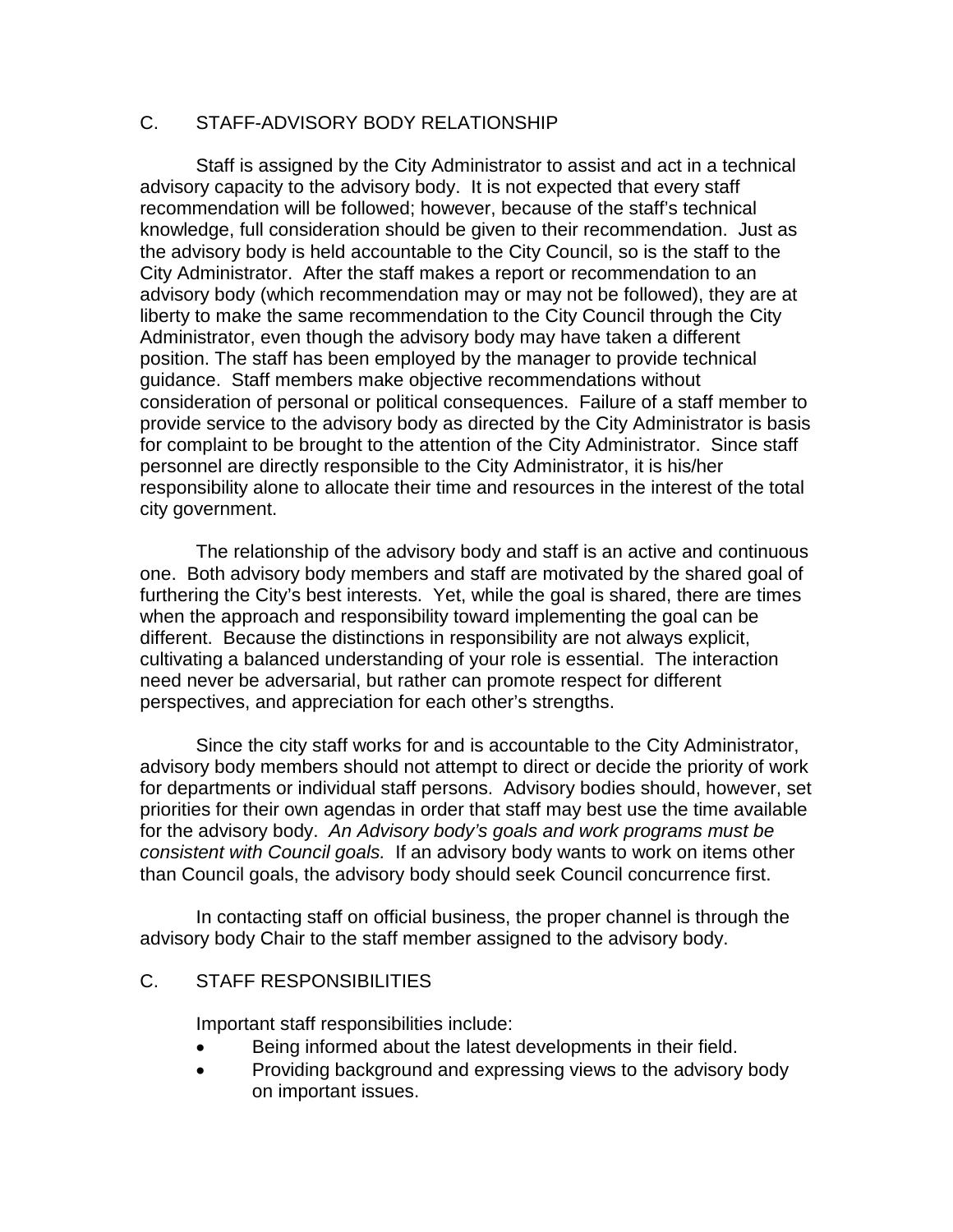- Providing administrative support, including agenda preparation and taking of minutes at meetings.
- Maintaining a professional position on all topics.
- Helping the advisory body to stay on track and focused.
- Interpreting City Council, City department, and relevant state, federal, and international actions and policies.
- Alerting advisory body members of possible detrimental actions.
- Presenting advisory body recommendations to the City Council.
- Describing precedents or operating procedures which affect the decision.

#### D. RELATIONS WITH OTHER BOARDS, COMMISSIONS AND COMMITTEES

In areas where there is overlap of jurisdiction between various advisory bodies, it is important that the liaison be aware of the overlap to insure proper consideration of the different viewpoints that may occur, and to minimize duplications or conflicts. Further, joint meetings with the City Council and other advisory bodies and committees may be mutually beneficial whenever two bodies are simultaneously addressing the same topic. If a joint meeting is being considered between advisory bodies, the staff liaisons will assist in logistical considerations to coordinate such a joint meeting.

#### E. CITY CLERK

The City Clerk plays an important role for advisory bodies. The City Clerk accepts and maintains applications, processes advisory body appointments, updates membership rosters and bylaws, informational booklets, and yearly attendance records. The City Clerk is also a resource with respect to the Brown Act, Public Records Act, the City Charter, Gilroy Open Government Ordinance, agenda and minutes processes, and meeting procedural questions. The City Clerk is the filing officer for Statements of Economic Interests, and any other required filing as identified by the City Council and the State.

#### F. CITY ATTORNEY

The City Attorney is a resource for understanding compliance with the Brown Act, Public Records Act, the City Charter, the Gilroy Open Government Ordinance, and agenda legality issues, meeting process questions, and conflict of interest determinations. Staff liaisons will coordinate an assistance requested of the City Attorney.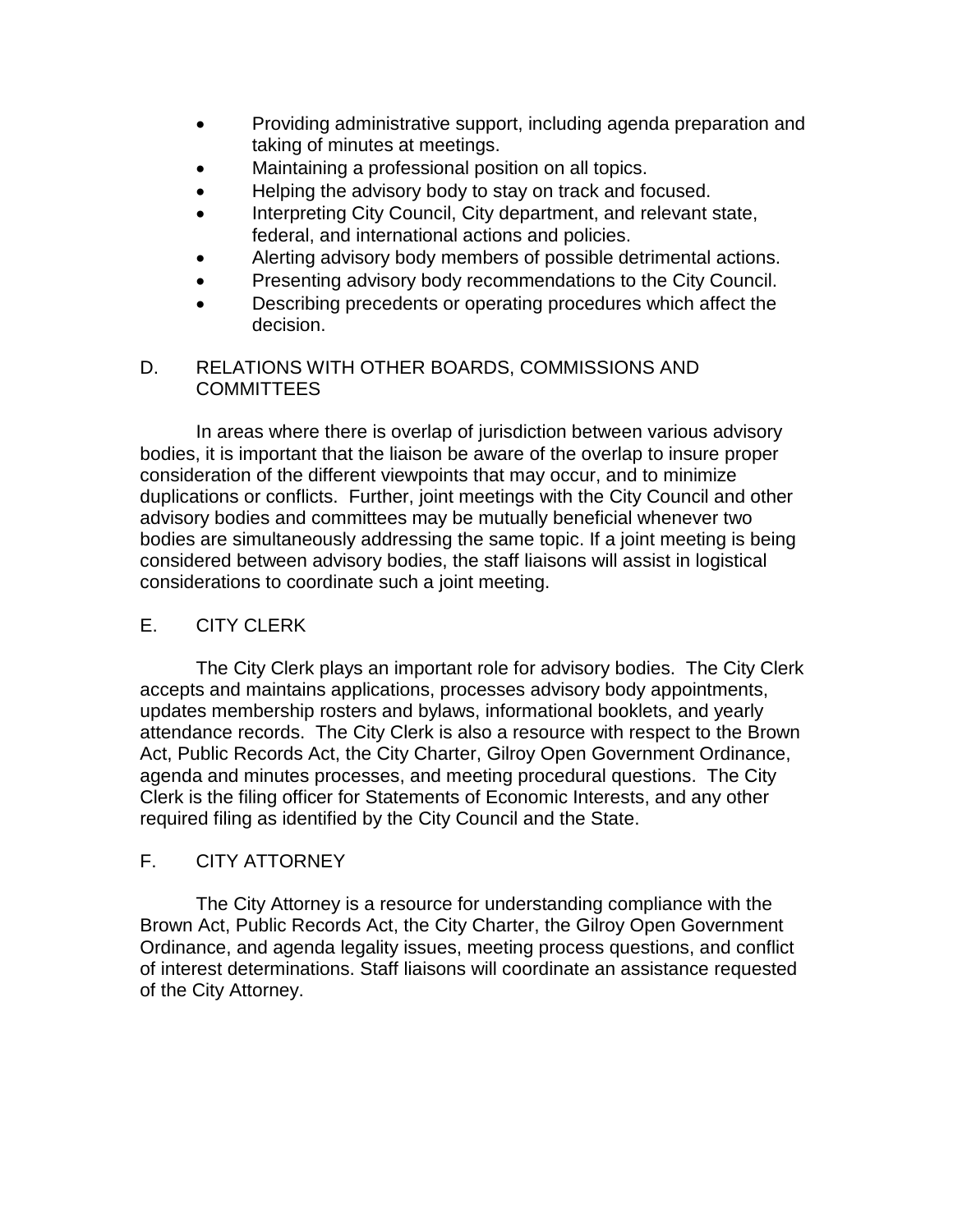### IMPOSED RESTRAINTS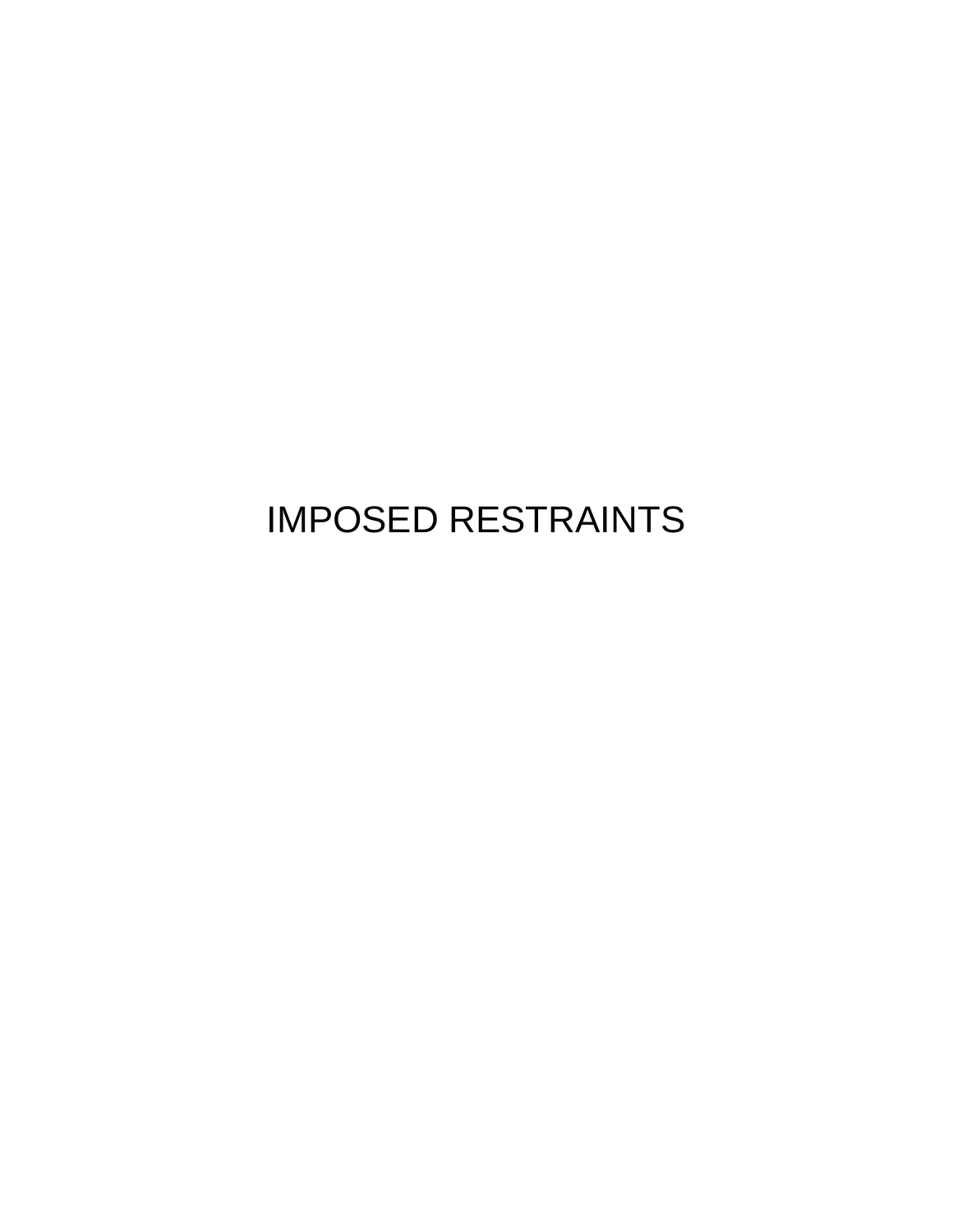#### IMPOSED RESTRAINTS

Certain limitations have been placed upon the powers of both the City Council and its appointed advisory bodies by both statutory and case law. In certain instances, application of these restraints may be crucial in the governmental process. In instances of doubt, the City Attorney's opinion should be sought. Staff liaisons will coordinate an assistance requested of the City Attorney.

#### A. CONFLICT OF INTEREST

As specified in state law, it is illegal for an advisory body member to have an interest in any contract, sale, purchase, finding or transaction in which the member is involved in an official capacity. Conflict of interest may disqualify the advisory body member and invalidate any advisory body action where such conflict exists. Any interest, whether personal, private or general that would tempt an advisory body member to act in any manner other than the best public interest should be examined and official action accordingly restricted. An interest that is common to all similarly situated persons is not disqualifying to an action.

#### B. PUBLIC RECORDS LAWS

The Public Records Act found in the Government Code of the State of California and the Gilroy Open Government Ordinance provides that categories of official records of the city are open to inspection to any interested party at reasonable times. Exceptions to this law are only those records specified in the Act and Gilroy Open Government ordinance, such as records relative to legal action in which the City is a party. All advisory body minutes, agenda, open session audio records and supporting meeting documents, are public records that must be disclosed.

#### C. THE BROWN ACT & GILROY OPEN GOVERNMENT ORDINANCE

The Ralph M. Brown Act is law which provides that no city advisory body shall hold any meeting at which action is taken other than at a duly called and regularly held meeting, notice of which is provided by agenda or by adjournment of a prior meeting. A "Meeting" takes place whenever a quorum is present and official business is considered. An agenda for each meeting must be posted at least 72 hours in advance for regular advisory body meetings, and 24 hours for special meetings. Advisory body members are permitted to socialize in a nonmeeting setting but must refrain from discussing any advisory body business.

Care should be taken to make sure that if a quorum of an advisory body is gathered at a public or private place, no public business is discussed and that the gathering will not be interpreted as a meeting. If a member discusses a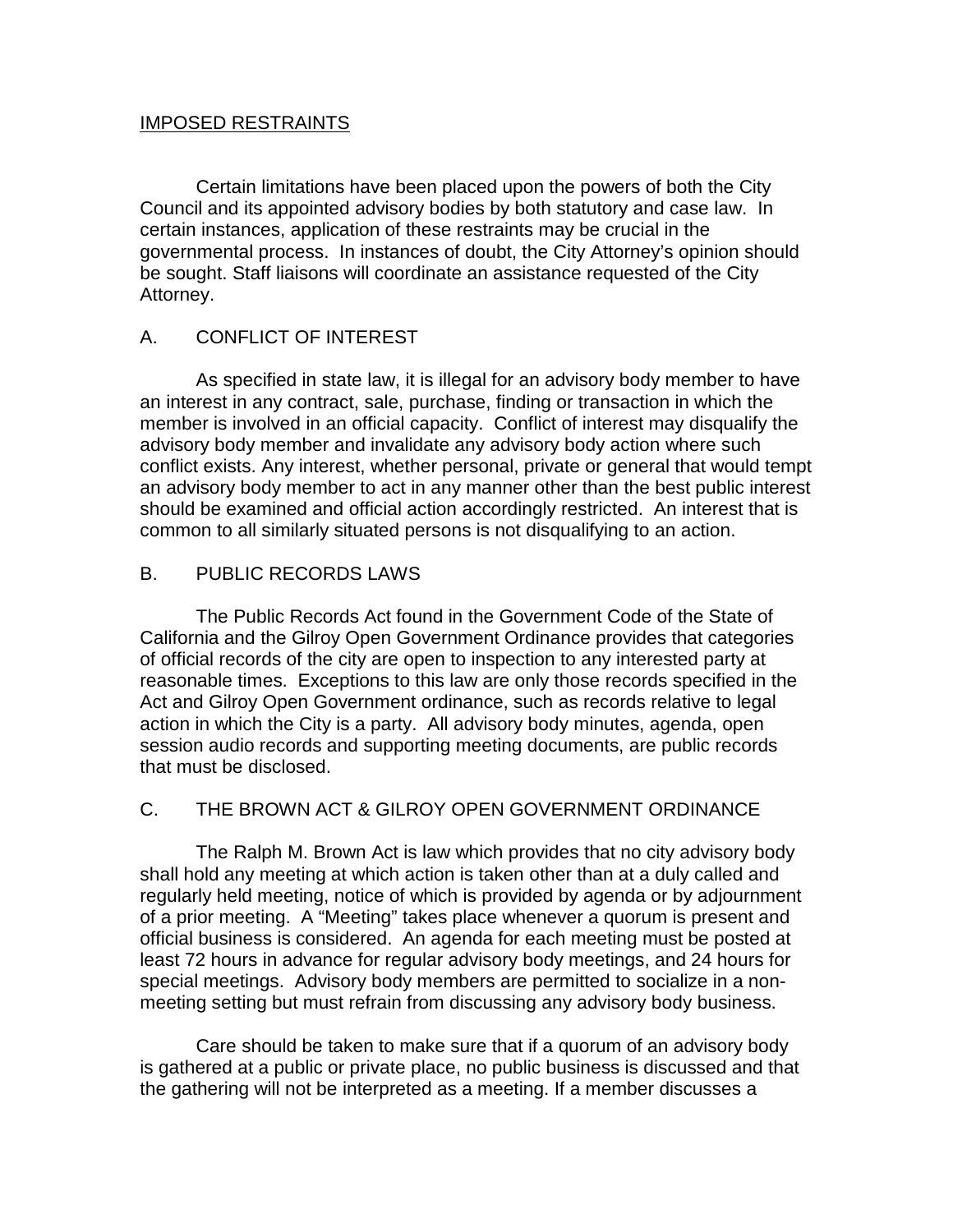matter with a majority of other members, one at a time or in small groups, outside of the public meeting, it will constitute a "Serial Meeting" and will violate the Act. Care should also be taken with regard to emails. Never select "Reply All" to an email to all advisory body members, or forward an email sent to you by one advisory body member to another advisory body member as that could constitute a quorum, and would violate the Act.

#### D. DISCRIMINATION AND EQUAL PROTECTION

All rules, regulations, laws, services and facilities must apply equally to all persons, and not give favor to any segment of the community. Similarly, all laws and ordinances of the city must afford equal protection to all facets of the community, unless the purpose of a city action requires special classification of the community.

#### E. DUE PROCESS

All governmental procedures and process must allow an affected party a right to be heard, and to present controverting fact or testimony on the question of right in the matter involved. Unfair determinations, such as bias, predetermination, refusal to hear, etc., may invalidate actions.

#### F. REASONABLENESS

Every action of municipal government must be reasonable, or otherwise stated, not arbitrary or capricious, or lacking in substantial evidence.

#### G. USE OF PUBLIC PROPERTY

Public property, equipment and facilities may not be used for private or personal purposes. Facilities, equipment and supplies are provided by the city but are limited to use in official functions only.

#### H. CONFLICT OF INTEREST CODE: DISCLOSURE REQUIREMENTS

Individuals serving on the Planning Commission, Building Board of Appeals, Parks and Recreation Commission, Historic Heritage Committee and the Physically Challenged Board of Appeals must file a Statement of Economic Interest with the City Clerk to disclose personal interests in investments, real property and income. This is done within 30 days of appointment date and annually thereafter. The Conflict of Interest Code has been established and adopted by the City Council pursuant to the California Fair Political Practices Act (Government Code Section 87300 et seq.). Copies of the code are available from the City Clerk.

#### I. USE OF CITY EMAIL